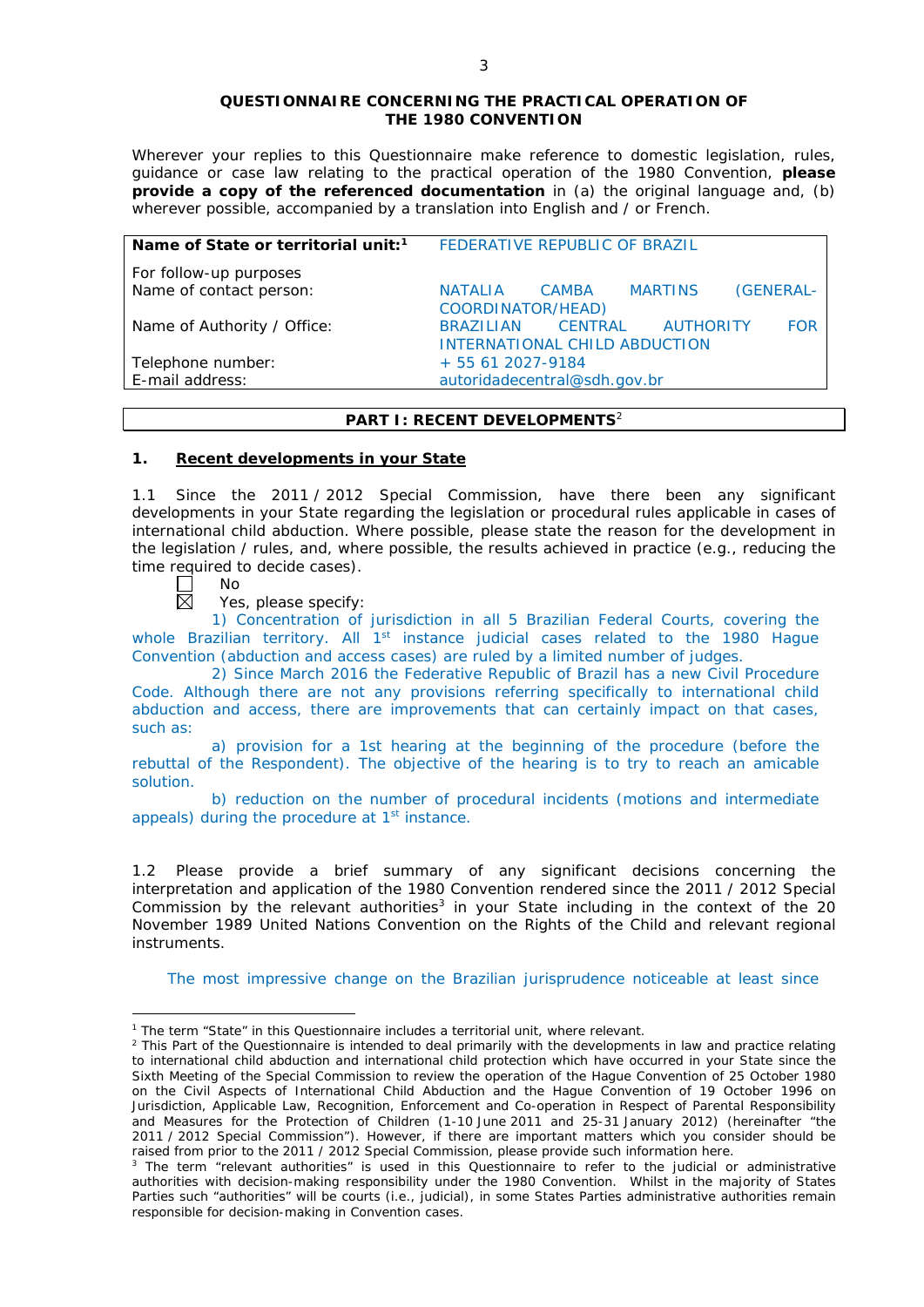2013 is the consideration that the 1-year period of article 12 has its "ad quem" term not at the commencement of the judicial procedures, but at the moment that the file has been received at the Brazilian Central Authority. This scenario has a potential effect on reducing the number of cases where the allegation regarding the settlement of the child to his/her new environment is considered.

We can find some cases - scenario almost inexistent in the past - which the request for an social and/or psychological evaluation of the child was denied by the judge, on the grounds that the article 13, I, b has not been adequately established by the respondent (taking parent).

It is also possible to observe that an adequate interpretation on the rights of custody, for the purposes of the classification of an ilicit transfer/retention can be found on a higher number of cases. While there were important restrictions to the "veto power" of one parent on the realocation of the child, we are witnessing a more comprehensive understanding on the existence and effects of the "veto power".

1.3 Please provide a brief summary of any other significant developments in your State since the 2011 / 2012 Special Commission relating to international child abduction.

The Brazilian Central Authority (BCA) took some important measures to expedite the procedures at the administrative level, such as:

A) ALL DOCUMENTS CAN BE TRANSMITTED TO THE BRAZILIAN CENTRAL AUTHORITY THROUGH E-MAIL (NO HARD COPIES, IN GENERAL, ARE REQUIRED);

B) MIGRATION OF ALL CASES TO AN ELECTRONIC SYSTEM, ELIMINATING ALL PAPER FILES;

C) ONCE THE REQUEST OF RETURN/ACCESS IS SENT TO THE OFFICE OF THE ATTORNEY GENERAL AND THERE IS A LEGAL OPINION IN FAVOR OF PRESENTING THE CASE TO THE COURT, THE FILE DOES NOT RETURN TO THE BCA FOR A "DECISION" ON FILING THE CASE;

D) WHENEVER POSSIBLE, THE VOLUNTARY RETURN LETTER IS SENT TO THE TAKING PARENT BY ELECTRONIC MEANS, AVOIDING THE USE OF TRADITIONAL MAIL OR HARD COPIES;

E) IF THE WHEREABOUTS OF THE CHILD IS INFORMED BY THE REQUESTING STATE AND/OR THE LEFT BEHIND PARENT, THERE IS NO NEED TO CONFIRM THE LOCATION OF THE CHILD;

F) THE ATTEMPS BY THE BCA FOR TRYING TO REACH AN AMICABLE SOLUTION DO NOT SUSPEND OTHER MEASURES NECESSARY FOR THE DEVELOPMENT OF THE CASE;

H) THE BCA DOES NOT WAIT FOR THE ISSUANCE OF THE REPORT ON DOMESTIC VIOLENCE BY THE BRAZILIAN SECRETARIAT FOR WOMEN POLICY TO PROCEED WITH THE CASE: IF AND WHEN THIS REPORT IS PRESENTED, IT IS INCLUDED ON THE FILE, FOR EXCLUSIVE CONSIDERATION OF THE COMPETENT COURT.

The Office of the Attorney General created in 2013 a group of around 60 State Attorneys that are in charge of all judicial lawsuits related to the 1980 Hague Convention, on behalf of the Brazilian Central Authority and under the coordination and supervision of the Internation Affairs Department of the Office of the Attorney General.

#### **2. Issues of compliance**

2.1 Are there any States Parties to the 1980 Convention with whom you are having particular challenges in achieving successful co-operation? Please specify the challenges you have encountered and, in particular, whether the problems appear to be systemic.

П No

反 Yes, please specify:

Unfortunatelly the Brazilian Central Authority faces some difficulties on its bilateral cooperation with some States Parties of the 1980 Hague Convention.

Regarding at least two European Central Authorities, we are facing some communication difficulties, related to:

a) lack of information on the status of our outgoing cases. For example, at least in one case, altough the Brazilian Central Authority sends recurrent requests for information, we are not able to have any news uptades since 2015. This difficulty is also present to our communication with at least 2 other South American State Parties;

b) on incoming cases, lack of response in a timely manner to requests of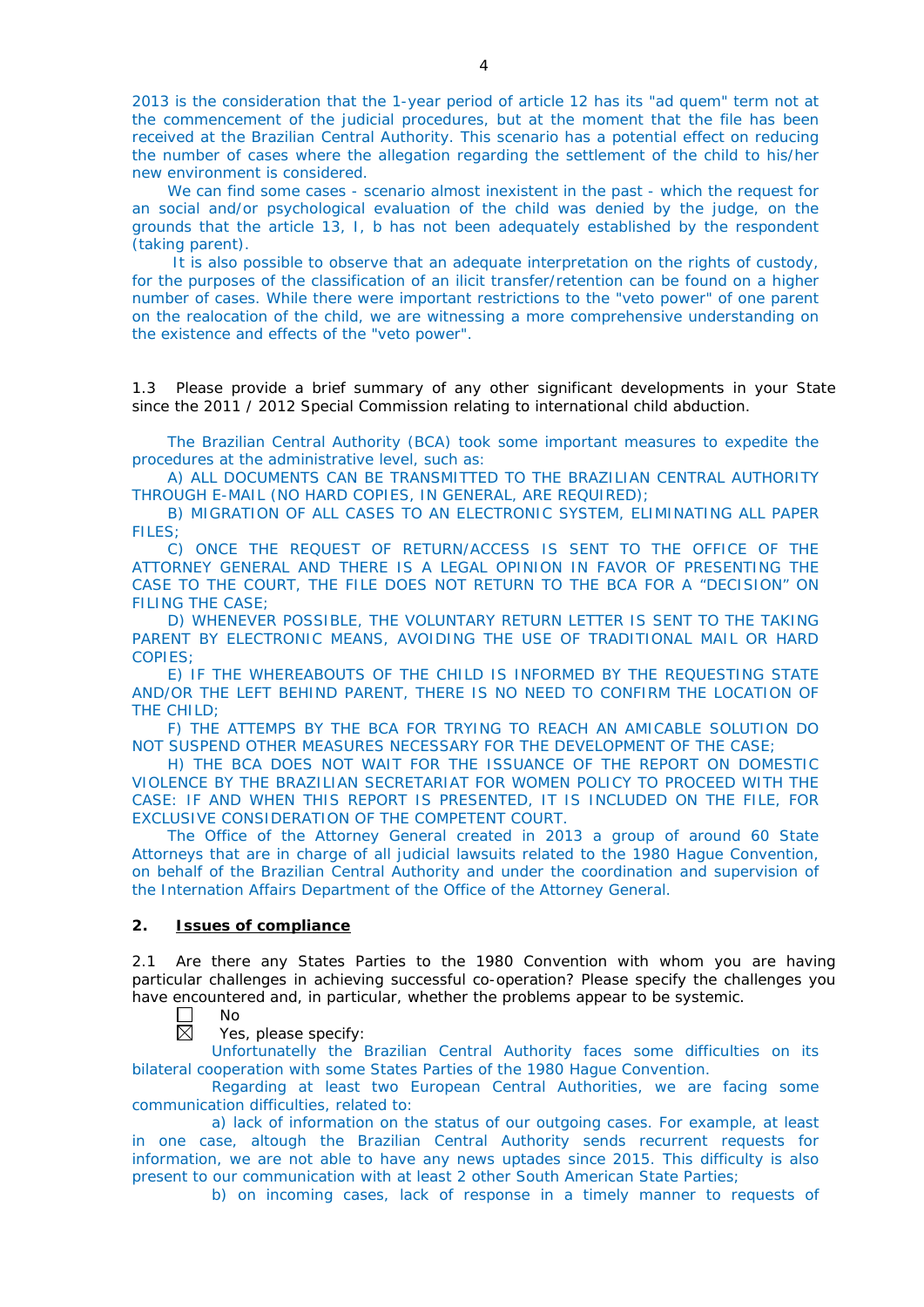information sent by the Brazilian Central Authority to those States Parties, even when the information is related with the social backgrounds of the child and requested under article 13, paragraph 3 of the 1980 Hague Convention;

c) on incoming cases, lack of response on a timely manner to judicial subpoenas issued by Brazilian Federal judges related to information in possession of those Central Authorities (of the country of habitual residence of the children), even when the information is related with the social backgrounds of the child and requested under article 13, paragraph 3 of the 1980 Hague Convention. This difficulty is also present to our communication with at least 2 other South American State Parties.

It is important to mention that all requests of information sent by the Brazilian Central Authority to other States Parties are relevant to gather correct information to be presented to the Brazilian Federal Courts in charge of deciding on those cases. In conclusion, that lack of responsiveness of the presentation of information after the judicial timeframe has expired may lead to negative impacts on the adequate application of the 1980 Hague Convention by Brazilian Federal Courts.

2.2 Are you aware of situations / circumstances in which there has been avoidance / evasion of the 1980 Convention?

No  $\boxtimes$ 

Yes, please specify:

Some States parties, instead of submitting requests of return/access under the 1980 Hague Convention seem to prefer to send rogatory letters, based on bilateral treaties, in order to have their custody orders enforced directly in Brazil.

On other occasion, one State Party sent the rogatory letter in paralel with the request of international judicial cooperation under the 1980 Hague Convention, making use of 2 different Brazilian Central Authorities and 2 different judicial procedures, that are dealt by different judicial instances. This may raise difficulties on the adequate application of the 1980 Hague Convention and, when the foreign order is internalized by the "exequatur" to the Brazilian legal system, it may lead to the understanding that the Brazilian judicial authorities have became competent for ruling on the merits of rights of custody, what is contrary to the article 16 of the 1980 Hague Convention.

We are able to identify at least one European Central Authority that has not sent at least two Brazilian outgoing cases to court, arguing that the case would be closed directly by the Requested Central Authority on the grounds of article 12 (settlement of the child to the new environment, due the fact that the 1 year time framed had elapsed) and article 13 I (b) (which, accordingly to that Requested Central Authority included the separation of siblings). All our attemps to have this administrative decision reverse - in order to have those cases sent to court were not taken into consideration.

It is also important do mention that if a State Party does not provide legal assistance to a LBP and if the LBP does not have the financial means to hire an attorney in the requested state, a Hague application would not be taken to court. Thus, this situation would characterize evasion of the Convention of 1980.

# **PART II: THE PRACTICAL OPERATION OF THE 1980 CONVENTION**

## **3. The role and functions of Central Authorities designated under the 1980 Convention**<sup>4</sup>

*In general*

3.1 Have any challenges arisen in practice in achieving effective communication or cooperation with other Central Authorities?

 $\Box$ No  $\boxtimes$ 

Yes, please specify: Please see answer to Question 2.1, above.

3.2 Have any of the duties of Central Authorities, as set out in **Article 7** of the 1980 Convention, raised any particular problems in practice either in your State, or in States Parties with whom you have co-operated?

П No

<sup>-</sup><sup>4</sup> See also Section 5 below on "Ensuring the safe return of children" which involves the role and functions of Central Authorities.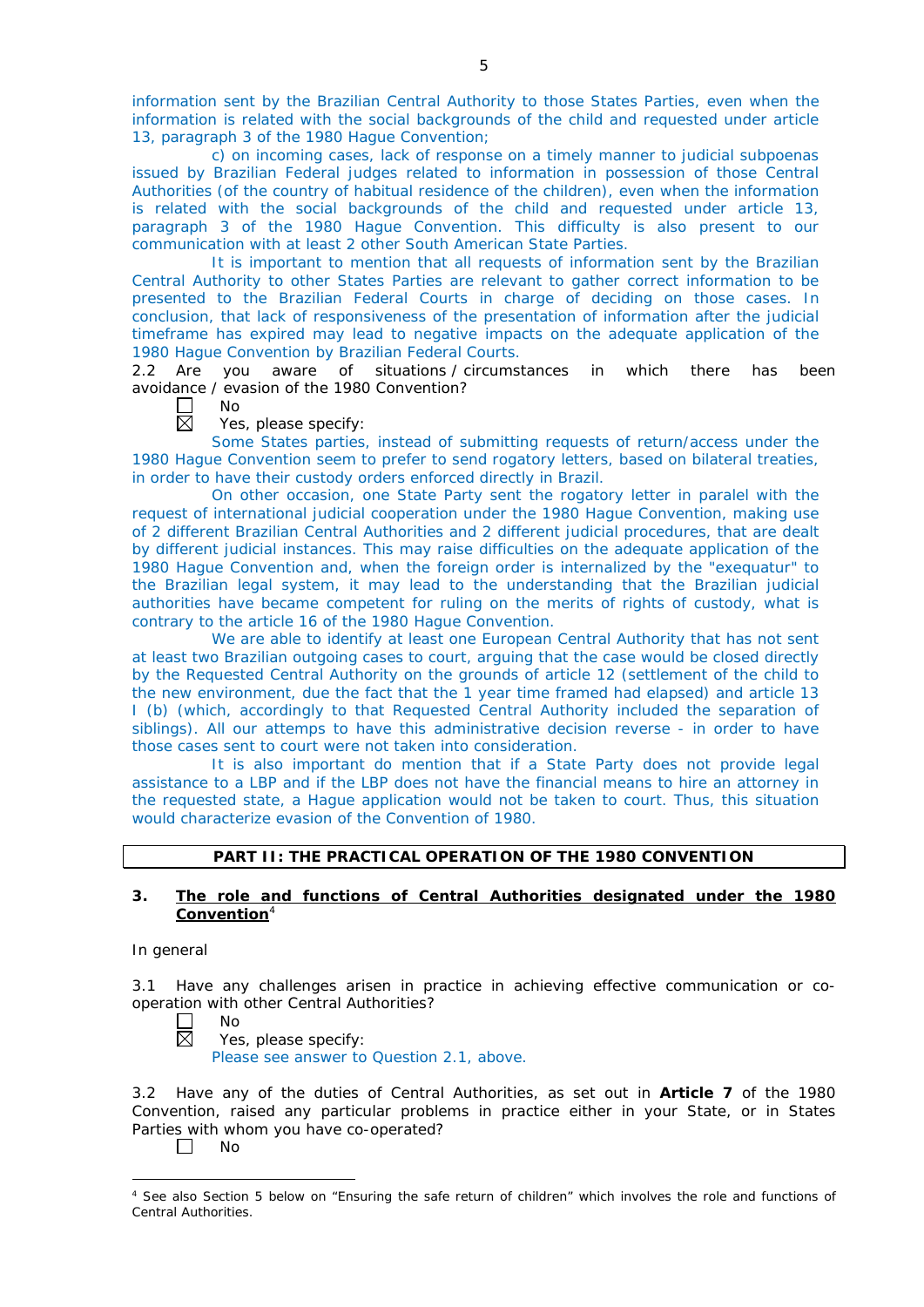$\boxtimes$ Yes, please specify:

Regarding other States Parties, please see answer 2.1, above.

Regarding problems within Brazil related to the adequate performance of the duties of the Brazilian Central Authority, it is important to mention that, specially due to the vast territorial extension of our country, it has been challeging to discover the whereabouts of a child on a timely manner. This task is performed, in Brazil, by the Brazilian branch of Interpol, an unit at the Federal Department of Police that, unfortunatelly, counts with limited material and human resources.

The Brazililan Central Authority is facing an important challenge regarding the development of the adequate environment and procedures to include transnational family mediaton during the administrative phase of the cases. This BCA welcomes the share of experience and good practices from other States-Parties in this field.

As mentioned above, the Brazilian Central Authority face, at some cases, difficulties on obtaining information related to the social background of the child from other State-Parties.

3.3 Has your Central Authority encountered any challenges with the application of any of the 1980 Convention provisions? If so, please specify.

 $\Box$ No

 $\boxtimes$ Yes, please specify:

Regarding article 16 of the 1980 Hague Convention, the lawsuits regarding the merits of rights of custody (usually initiated by the taking parent) take place at the State level. On the other hand, the return proceedings initiated by the left behind parent or directly by the BCA take place at the federal level. As there is no hierarchy among State and Federal courts in Brazil it is difficult, at some cases, to have article 16 properly applied in Brazil, although the communication between the Brazilian Central Authority and State Courts has been improving over the years.

Another challenge is that, in Brazil, the lack of payment of maintenance obligations to a child may lead, in some cases, to the issuing of a emprisionment warrant by the State Judge, usually requested by the taking parent against the left behind parent, creating potencial obstacles to the provisional exercise of access rights of the left behing parent, on the Brazilian territory, while pending the return proceedings.

#### *Legal aid and representation*

3.4 Do the measures your Central Authority takes to provide or facilitate the provision of legal aid, legal advice and representation in return proceedings under the 1980 Convention (**Art. 7(2)-(g)**) result in delays in proceedings either in your own State, or, where cases originate in your State, in any of the requested States you have dealt with?<br>
No<br>  $\Box$  Yes, please specify:

No

Yes, please specify:

3.5 Are you aware of any other challenges in your State, or, where cases originate in your State, in any of the requested States you have dealt with, regarding the obtaining of legal aid, advice and / or representation for either left-behind parents or taking parents?<sup>5</sup>

No 反

<u>.</u>

Yes, please specify:

The State-Parties that have presented a reservation to the provision of legal aid and advice are a continuous challenge, because generally the left behind parent has financial and even linguistic difficulties in hiring a foreign attorney. We congratulate the States-Parties that have implemented programs of total or partial legal aid and advice,

<sup>&</sup>lt;sup>5</sup> See paras 1.1.4 to 1.1.6 of the "Conclusions and Recommendations of the Fifth Meeting of the Special Commission to review the operation of the *Hague Convention of 25 October 1980 on the Civil Aspects of International Child Abduction* and the practical implementation of the *Hague Convention of 19 October 1996 on Jurisdiction, Applicable Law, Recognition, Enforcement and Co-operation in Respect of Parental Responsibility and Measures for the Protection of Children* (30 October – 9 November 2006) (hereinafter referred to as the ["Conclusions and Recommendations of the 2006 Special Commission"](https://assets.hcch.net/upload/concl28sc5_e.pdf)) and paragraphs 32 to 34 of the [Conclusions and Recommendations of the Special Commission](https://assets.hcch.net/upload/wop/concl28sc6_e.pdf) to review the operation of the Hague Convention of *[19 October 1980 on Jurisdiction, Applicable law, Recognition, Enforcement](https://assets.hcch.net/upload/wop/concl28sc6_e.pdf) and Co-operation in Respect of [Parental Responsibility and Measures for the Protection of Children](https://assets.hcch.net/upload/wop/concl28sc6_e.pdf)* (1-10 June 2011 and 25-31 January 2012) (hereinafter the "C&R of the 2011/2012 Special Commission") (available on the Hague Conference website at < www.hcch.net > under "Child Abduction Section" then "Special Commission meetings").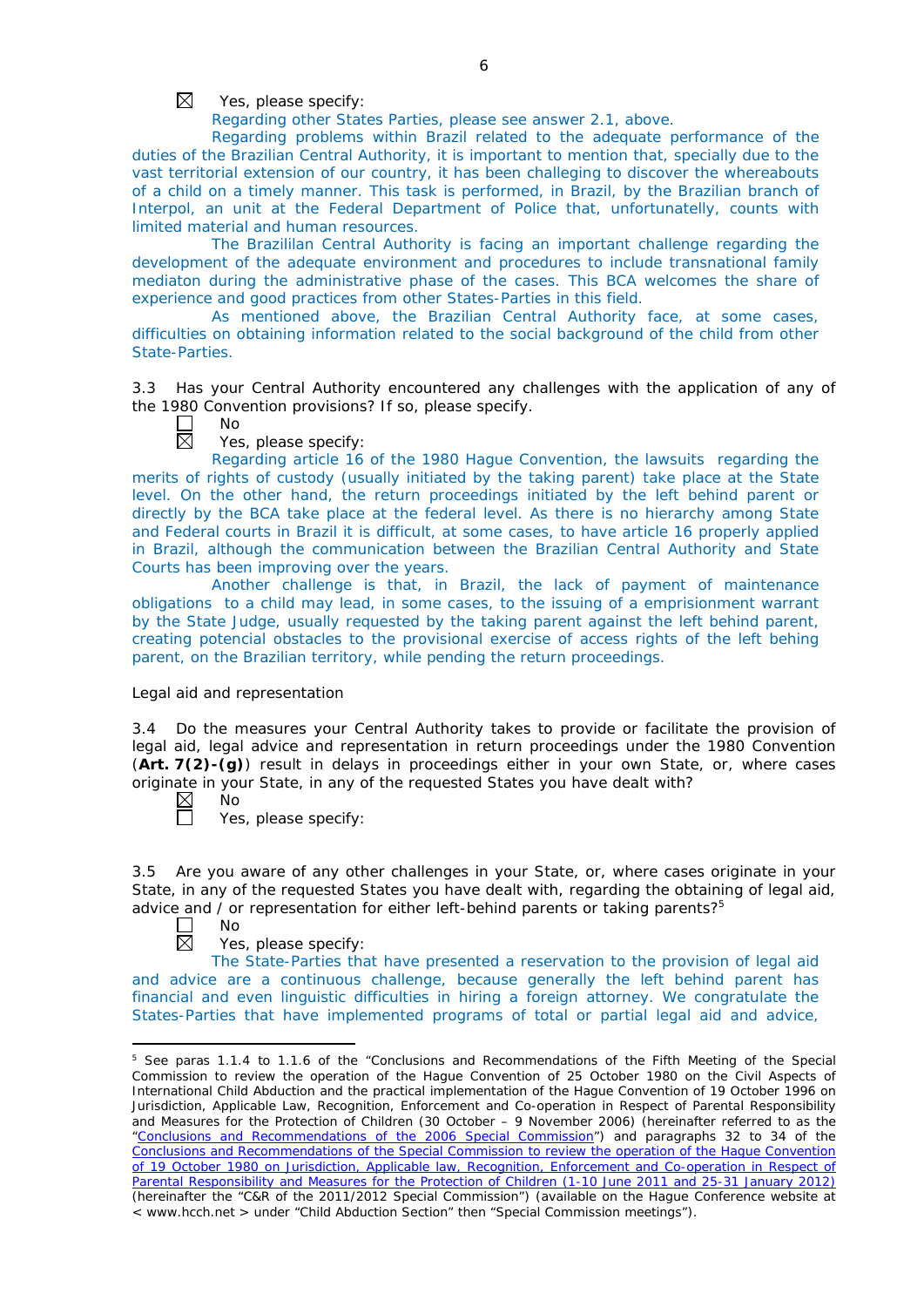although have made such reservation. There is at least on Eastern European country, on the other hand, that have made a reservation on legal aid and refuses to provide any kind of legal assistance, ceasing to follow up the case once the attempt to mediation does not lead to an amicable solution.

Some State-Parties that have not made this reservation do not provide legal assistance to all available judicial instances, limiting the legal aid to 1 or, at most, 2 instances. This is the case of some European countries and it leads to a misrepresentation of the interests of the left behind parent.

#### *Locating the child*

3.6 Has your Central Authority encountered any challenges with locating children in cases involving the 1980 Convention, either as a requesting or requested State?

No  $\boxtimes$ 

Yes, please specify the challenges encountered and what steps were taken or are considered to be taken to overcome these challenges:

As Brazil has a large territorial extension, the cases in which the location of the child is unknown beforehand by the applicant, it is usually very difficult to confirm the location of the child on a timely manner. As mentioned above, the location of the child in Brazil is performed by the Brazilian Interpol, a branch of the Federal Police Departament.

On the other hand, if the location of the child in Brazil is informed by the LBP, the BCA does not need to confirm the location of the child; on those cases, the voluntary letter is directly sent to the taking parent by e-mail, whenever possible, or by mail. Only in cases where there are doubts regarding the location of the child the voluntary letter is delivered to the taking parent throughout the Brazilian Interpol.

3.7 Has your Central Authority worked with any external agencies to discover the whereabouts of a child wrongfully removed to or retained within your State (*e.g.*, the police, Interpol, private location services)?

No 岗

Yes, please share any good practice on this matter:

The Brazilian Central Authority works in co-operation with Brazilian Interpol, a branch of the Federal Police Department, to locate the child. To expedite procedures, the representative of Interpol delivers the letter of voluntary return to the taking parent when the child is located, in cases where the confirmation of the location of the child is needed.

*Information exchange, training and networking of Central Authorities*

3.8 Has your Central Authority shared its expertise with another Central Authority or benefited from another Central Authority sharing its expertise with your Central Authority, in accordance with the Guide to Good Practice  $-$  Part I on Central Authority Practice?<sup>6</sup>

No 岗

Yes, please specify:

In 2011, one member of the team of the Brazilian Central Authority volunteered to work for a couple of months at the Central Authority for England and Wales, to learn about their practices. More recently, the BCA has received delegations from other member states to share experience and discuss pending cases on many occasions, such as Japan, United States, Portugal, Switzerland, Argentina, France and Sweden.

3.9 Has your Central Authority organised or participated in any other networking initiatives between Central Authorities such as regional meetings via conference call or videoconference? No

П  $\boxtimes$ 

Yes, please specify:

The Brazilian Central Authority promotes regular conference/video calls with the States-Parties with whom we have a larger amount of pending cases (such as United States and Portugal), as well as with States-Parties interested is discussing cases or other subjects related to the Hague Convention.

Regional meetings may be an adequate way to exchange information and due to

<sup>-</sup> $6$  Available on the Hague Conference website at < www.hcch.net > under "Child Abduction Section" then "Guides to Good Practice". See, in particular, Chapter 6.5 on twinning arrangements.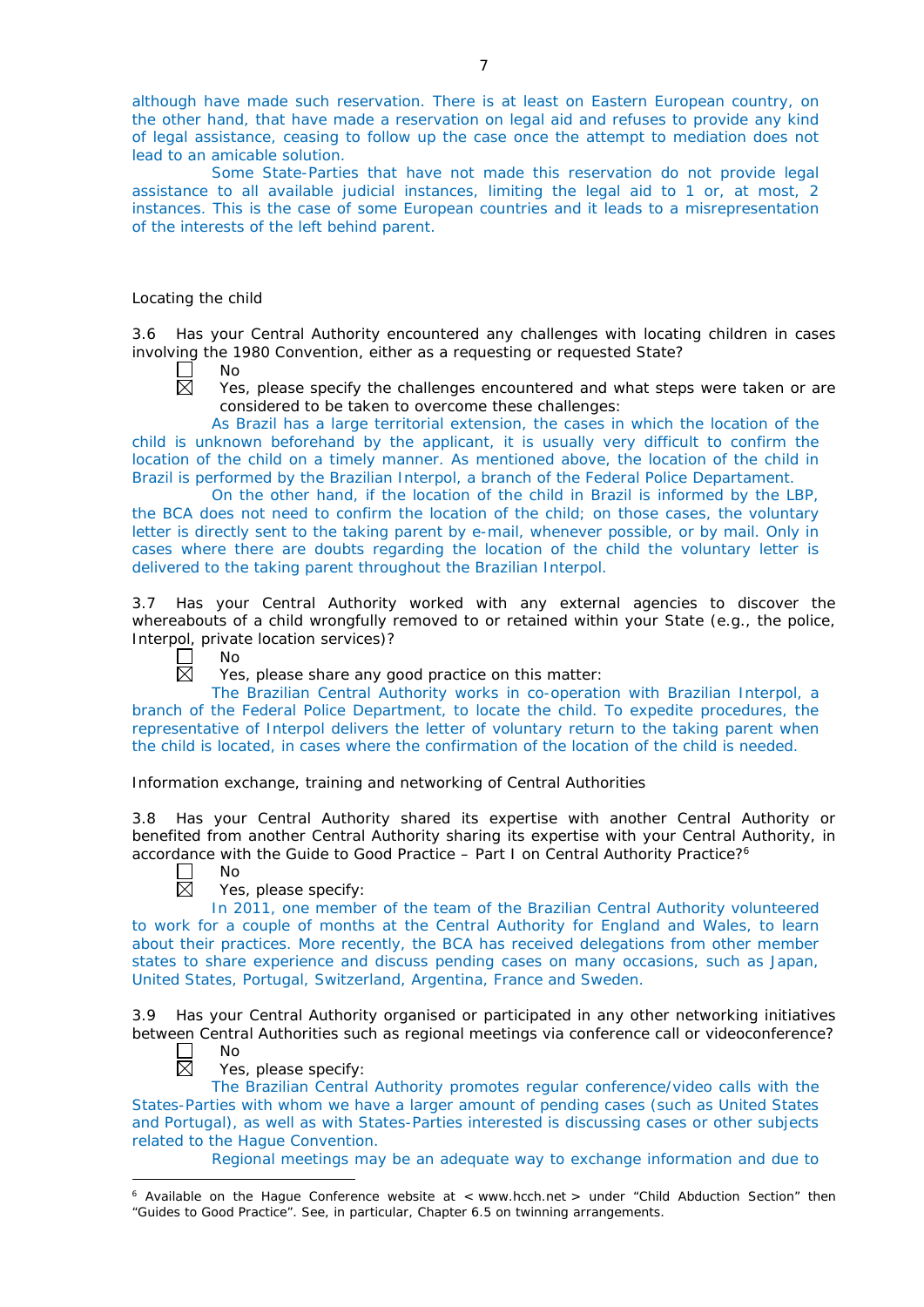the similarity of legislation between Latin American countries, these meetings could become an instrument to discuss standard solutions for specific situations that pose difficulties for the correct implementation of the Convention in the region. Bilateral meetings are also often used to enhance the implementation of the Convention between Brazil and other State parties.

The BCA is fully prepared to engage on bilateral network initiatives, using technological means.

#### *Statistics*<sup>7</sup>

3.10 If your Central Authority does not submit statistics through the web-based INCASTAT database, please explain why.

The BCA has been working to produce and adapt its statistical data and send it to Incastad. We have faced some difficulties using INCASTAD, regarding the addition of new cases, although we have fully complied with the suggestion of presenting information on cases for the statistical analysis to be conducted by Professor Nigel Lowe.

#### *Prompt handling of cases*

3.11 Does your Central Authority have mechanisms in place to ensure the prompt handling of cases?

| חוי |
|-----|
| t   |

#### Yes, please specify:

Since 2012, the BCA has adopted a full range of measures to ensure the prompt handling of cases. First, cases are received and handled in few days at the Central Authority. We have established co-operation with Interpol and the Office of the Attorney General to expedite procedures, and we have been working to implement mechanisms of alternative dispute resolution in our office.

All paperwork is electronically handled by the BCA, and can be accessed by all case officers from any internet-connected computer, tablet or mobile. Once the request is processed by the BCA and the request is sent to the Brazilian Office of the Attorney General, a legal opinion is issued within some days. The case is then filed before court. Recently the BCA eliminated a stage on the administrative procedure of the requests related to the analysis of the OGA´s legal opinion by the BCA, in order to "agree" or "disagree" with the submission of the case to the competent court.

As mentioned, the voluntary return letter is sent to the taking parent by electronic means, avoiding the use of traditional mail or hard copies, when possible. If the whereabouts of the child is previously informed by the applicant, the BCA does not need to confirm the location of the child.

Since June 2016 the BCA´s attempts related to mediation do not suspend the adoption of all other measures needed to the adequate development of the case. Also, since that date, the BCA does not suspend the proceedings, waiting for the issuance of a Report on Domestic Violence by the Brazilian Secretariat for Women Policy. Once the report is presented, it is included on the file, for exclusive consideration of the competent judicial authority.

3.12 If your Central Authority is experiencing delays in handling cases please specify the main reasons for these delays:

The main cause for delays during the administrative stage of the procedures that are conducted by the BCA is related to the location of the child, when it is not known or informed beforehand by the LBP.

The BCA also faces an important challenge when dealing with the cases where there is important information, documents or clarification needed to proceed with the administrative or the legal analysis (by the OAG). These information are requested by the BCA to the foreign Central Authority and, in some cases, the latter does not provide the information on a timely manner.

# **4. Court proceedings & promptness**

-

<sup>7</sup> See paras 1.1.16 to 1.1.21 of the Conclusions and Recommendations of the 2006 Special Commission (*supra.*  note  $5$ ).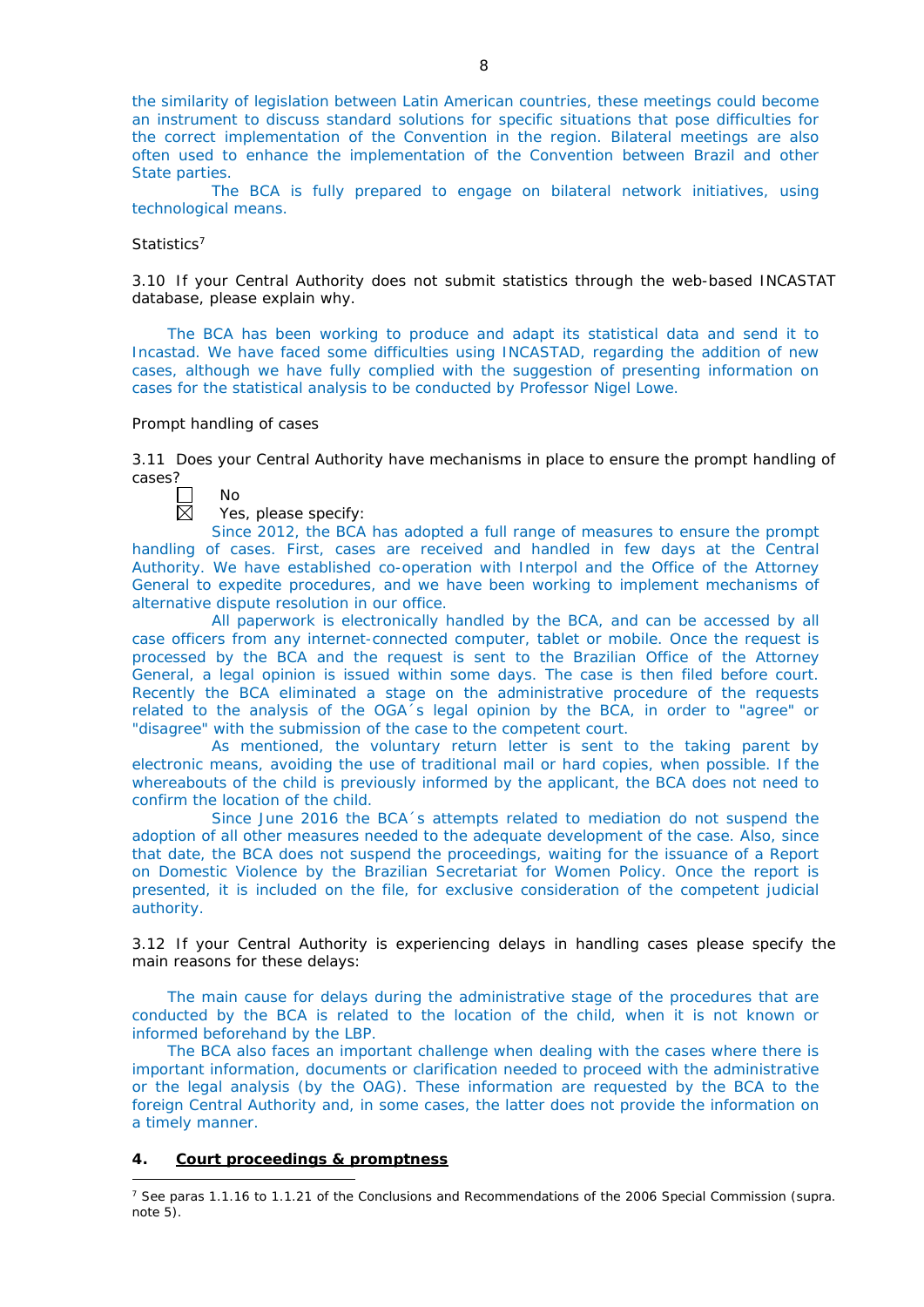4.1 Has your State limited the number of judicial or administrative authorities who can hear return applications under the 1980 Convention (*i.e.*, concentration of jurisdiction")?8

| Υ<br>S<br>▭ |
|-------------|
| No          |

No, please indicate if such arrangements are being contemplated: Please insert text here

4.2 Does your State have mechanisms in place to handle return decisions within six weeks (*e.g.*, production of summary evidence, limitation of appeals, swift enforcement)?

 $\Box$ No  $\overline{\boxtimes}$ 

Yes, please explain:

A proposal of new legislation to reduce the number of procedural incidents (motions and appeals, for example), has been discussed in Brazil, in the past. Although this draft legislation partially encompasses measures to expedite the return judicial procedures, the proposal depends on a constitucional ammendment, requesting very strong political efforts, as it is a very uncommon procedure.

4.3 If your response to the previous question is No, does your State contemplate implementing mechanisms to meet the requirement of prompt return under the 1980 Convention (*e.g.*, procedures, bench-books, guidelines, protocols)?

- $\Box$ No, please explain:
	- Please insert text here
- $\Box$ Yes, please explain:

4.4 If your State is experiencing delays in handling return decisions please specify the main reasons for these delays:

Unfortunately, the main cause for dealys in handling return decision is found at the judicial stage. Judicial procedures in Brazil usually take a long time, with a considerable amount of procedural incidents, such as motions and appeals, at the parties´ disposal.

The concentration of jurisdiction was achieved on all 5 Regional Federal Courts, comprising all cases at  $1<sup>st</sup>$  instance. The BCA keeps encouraging those courts to adopt concentration of jurisdiction also at  $2<sup>nd</sup>$  instance. Brazil has a large amount of requests been filed every year, due to its position mainly as a Requested State. Furthermore, Brazilian judges still ask for the production of a large amount of documental and expert's evidence, with a large production of reports from psychologists and social case workers to inform the Judge on the decision regarding the return. Although we can detect some improvements, some Judges view those Hague cases as custody disputes.

4.5 Do your courts regularly order immediate protective measures when initiating the return procedure, so as to prevent a new removal and minimize the harm to the child (*e.g.*, prohibit removal of the child from the jurisdiction, retain documentation, grant provisional access rights to the left-behind parent)?

 $\Box$ No, please explain:

Please insert text here

 $\boxtimes$ Yes, please explain:

Usually, on the request of the BCA and the OAG, judges issue orders for the taking parent not to leave the city, retaining all travel documents of the taking parent and the child. As Brazil has a very strong exit control of minors, the name of the child is also included on the Federal Police Migration Registry, prohibiting the child to leave the country (specially throughout airports).

4.6 Do your courts make use of direct judicial communications to ensure prompt proceedings?

 $\Box$ Yes  $\boxtimes$ 

-

No, please explain:

Not usually, although there were few cases in which judges have been in contact to ensure the safe return of the child or to have information on the safeguards that can be

<sup>8</sup> See, *The [Judges' Newsletter](https://www.hcch.net/en/instruments/conventions/publications2/judges-newsletter)* on International Child Protection – Vol. XX / [Summer-Autumn 2013](https://assets.hcch.net/upload/newsletter/nl2013tome20en.pdf) the special focus of which was "Concentration of jurisdiction under the *Hague Convention of 25 October 1980 on the civil aspects of International Child Abduction* and other international child protection instruments".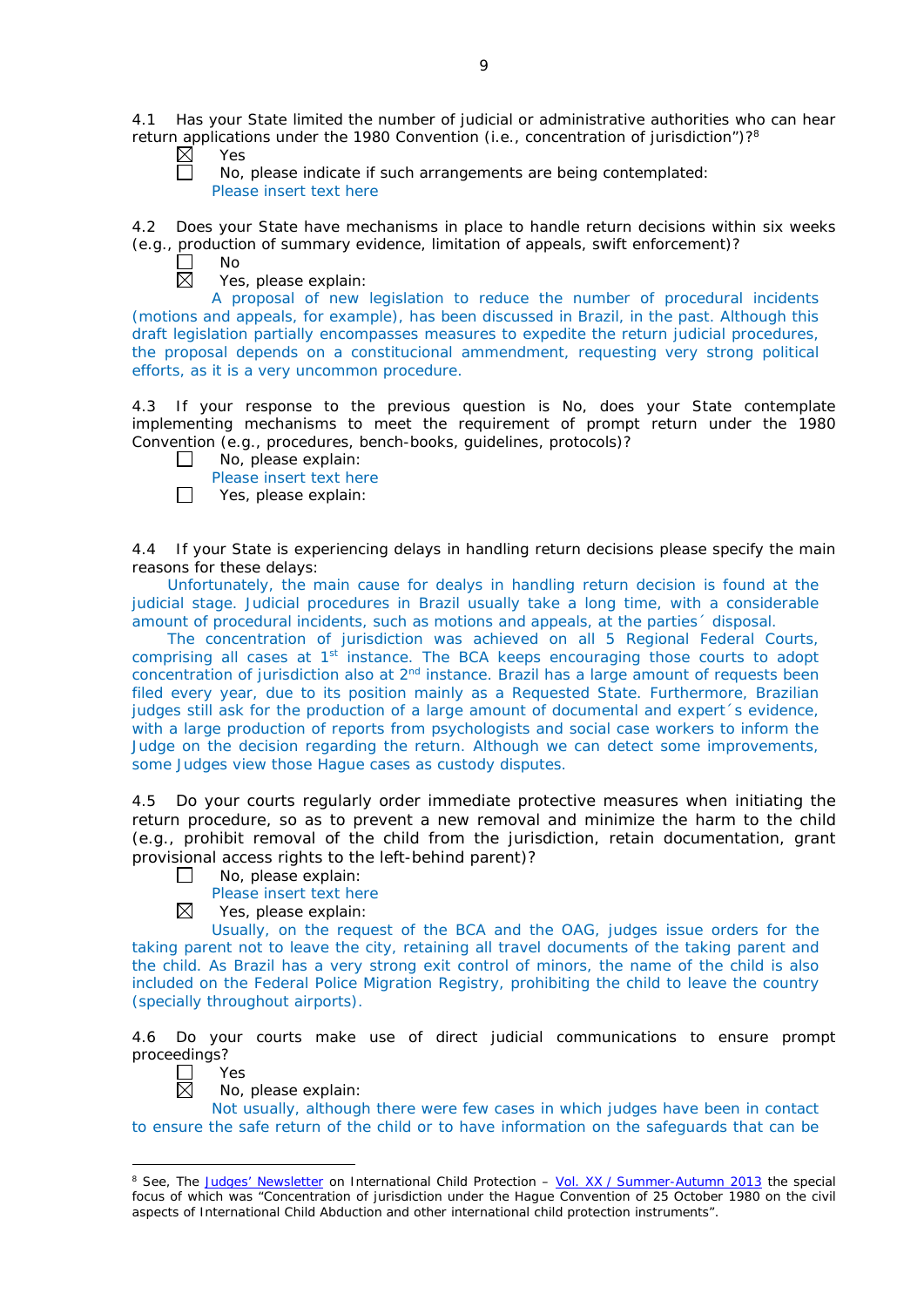imposed on behalf of the child (or the taking parent), if he/she is returned. It is important to mention that there is no legal provision allowing (or detailing) direct communication of Brazilian Judicial authorities with foreigner Judicial authorities on the Brazilian legal system.

4.7 If your State has not designated a sitting judge to the International Hague Network of Judges does your State intend to do so in the near future?

Yes

No, please explain: Please insert text here

4.8 Please comment upon any cases (whether your State was the requesting or requested State), in which the judge (or decision-maker) has, before determining an application for return, communicated with a judge or other authority in the requesting State regarding the issue of the child's safe return. What was the specific purpose of the communication? What was the outcome?

In one recent case, the Brazilian judge talked to the judge in another member state to explain a custody decision in favor of the left behind parent after the judge from that state, when deciding about the return, has used a psychological report performed within the Brazilian procedure to deny the return of the child to Brazil, reversing the custody to the taking parent.

In an outgoing case, the Brazilian Judge (entitled with the custody ongoing proceedings in Brazil), received a telephone call from the foreign judge in charge of the return proceedings. The foreign judge was asking for information on the safeguards that could be imposed by the Brazilian custody judge, in favor of the child, once the child returns to Brazil. Unfortunately, the return of the child was ordered only months after this communication.

# **5. Ensuring the safe return of children**<sup>9</sup>

*Methods for ensuring the safe return of children*<sup>10</sup>

5.1 What measures has your Central Authority taken to ensure that the recommendations of the 2006 and 2011 / 2012 Special Commission meetings<sup>11</sup> regarding the safe return of children are implemented?

Regarding paragraphs 39-43 of the Conclusions and Recommendations of the 2011/2012 Special Commission, the BCA is in a position, as a Requesting State, to provide, with the collaboration of the local agencies of child protection, information on measures of protection of children, as well as criminal convictions and social workers´ reports. Regarding medical reports of the child, authorization of the legal representative of the child is required.

With respect to direct judicial communications, please see answer above. During the judicial return proceedings, judicial authorities give regard to the impact on a child of the violence committed by one parent against the other.

Considering the 2006 Conclusions and Recommendations, it is important to mention that the BCA has a psychologist among its staff. Whenever possible, the BCA promotes the participation of psychologists during the enforcement of return orders. The BCA also includes the participation of its psychologist along with judicial experts appointed by the Federal courts in psychological evaluations. Moreover, it is common to request the assistance of social service local units to support the return of the child.

The BCA is in a position to co-operate to provide information in respect of legal, financial, protection and other resources in Brazilian territory, facilitating the contact with these bodies, when appropriate.

The use of protective measures has increased among Brazilian Jugdes, specially throughout undertaking imposed on the LBP and conditions (in general to be fulfilled by the authorities of the Requesting State). Most of those conditions/undertakings have been dully

<u>.</u>

<sup>9</sup> See **Art. 7(2)** *h)* of the 1980 Convention.

<sup>&</sup>lt;sup>10</sup> Where relevant, please make reference to the use of undertakings, mirror orders and safe harbour orders and other such measures in your State.

<sup>11</sup> See the [Conclusions and Recommendations](https://assets.hcch.net/upload/concl28sc5_e.pdf) of the Special Commission of 2006 (*supra.* note 5) at paras 1.1.12 and 1.8.1 to 1.8.2 and 1.8.4 to 1.8.5 and the Appendix to the Conclusions and Recommendations and the [Conclusions and Recommendations of the 2011](https://assets.hcch.net/upload/wop/concl28sc6_e.pdf) / 2012 Special Commission (*supra.* note 5).at paras 39-43.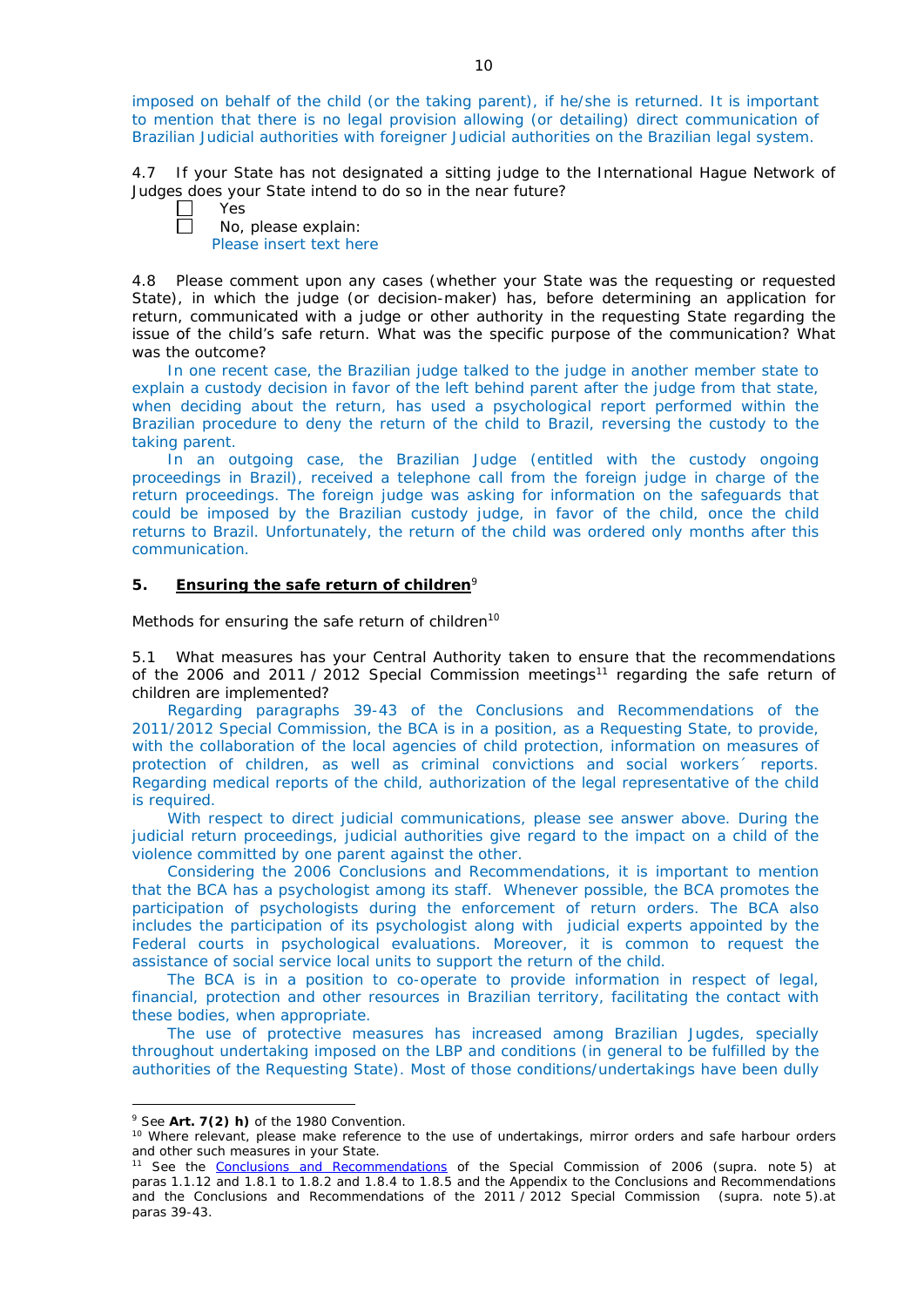implemented, although in at least one recent case with an European country the condition of grating a mirror order was not fulfilled, neither by the LBP nor by the Requesting Central Authority, and once the child returned to her country of habitual residence, the provisional condition on the custody of the child was modified by the judicial authority of the Requesting State.

The BCA informs LBPs of the implications of instituting criminal proceedings including their possible adverse effects on achieving the return of the child. In cases of voluntary return of the child to the country of habitual residence, the BCA engages in close cooperation with the local authorities, as well as with the foreign Central Authority to abandon all charges against the parent. The BCA also informs the left-behind parent of the alternative means available to resolve the dispute amicably. The BCA is also analysing the possibility of providing mediation services to Hague cases. It has been an important challenge for us to sensibilize some foreign authorities about the need of removing all the obstacles for the participation of the taking parent in custody proceedings after a child´s return.

5.2 In particular, in a case where the safety of a child is in issue and where a return order has been made in your State, how does your Central Authority ensure that the appropriate child protection bodies in the *requesting* State are alerted so that they may act to protect the welfare of a child upon return (until the appropriate court in the requesting State has been effectively seised)?

The BCA works closely with the Requesting State Central Authority, throughout all steps of the procedure. All judicial steps and measures are duly and timely informed to the Requesting Central Authority. At the point when a return decision is reached, the BCA and the Requesting Central Authority engage, in general, in a intensive exchange of communications, regarding the fulfilment of the conditions for the return that are imposed by the Brazilian Jduges in most cases (safeguards and mirror orders, for example).

It has became, at some extent, common practice to organize return orders in advance, but the BCA has effectively conducted the enforcement of return orders even in situations when they are issued by Federal courts without a reasonable timeframe for organizing the necessary arrangements. Positive outcomes in the enforcement of return orders are results of good cooperation with other Central Authorities and local consular offices.

Our office works in close cooperation with the Office of the Attorney General, police departments and child protection bodies. When a child returns it is a standard procedure to grant the necessary assistance within the constraints imposed by the Requested State, although in at least one specific case the mirror order was not provided by the foreign authorities.

5.3 Where there are concerns in the requested State regarding possible risks for a child following a return, what conditions or requirements can the relevant authority in your State put in place to minimise or eliminate those concerns?

The Brazilian experience in returning a child to his/her place of habitual residence, when there are concerns in the requested State regarding possible risks for a child following a return is not very significant. Among these few cases, the main concerns of the Judges are related to: immigration status (and issuing visas) of the TP and the child on their return; legal aid for the TP to discuss the custody of the child; financial support to the TP, related, for example, to lodging and maintance, to be provided by the LBP and/or the public assistance authorities of the place of habitual residence.

#### *Use of the 1996 Convention to ensure a safe return*

5.4 If your State is not Party to the 1996 Convention, is consideration being given to the possible advantages of the 1996 Convention in providing a jurisdictional basis for urgent protective measures associated with return orders (**Arts 7 and 11**), in providing for their recognition by operation of law (**Art. 23**), and in communicating information relevant to the protection of the child (**Art. 34**)?

No 岗

Yes, please explain:

One of the priorities of the BCA is to study and discuss the viability of Brazil becoming a member state of the 1996 Convention.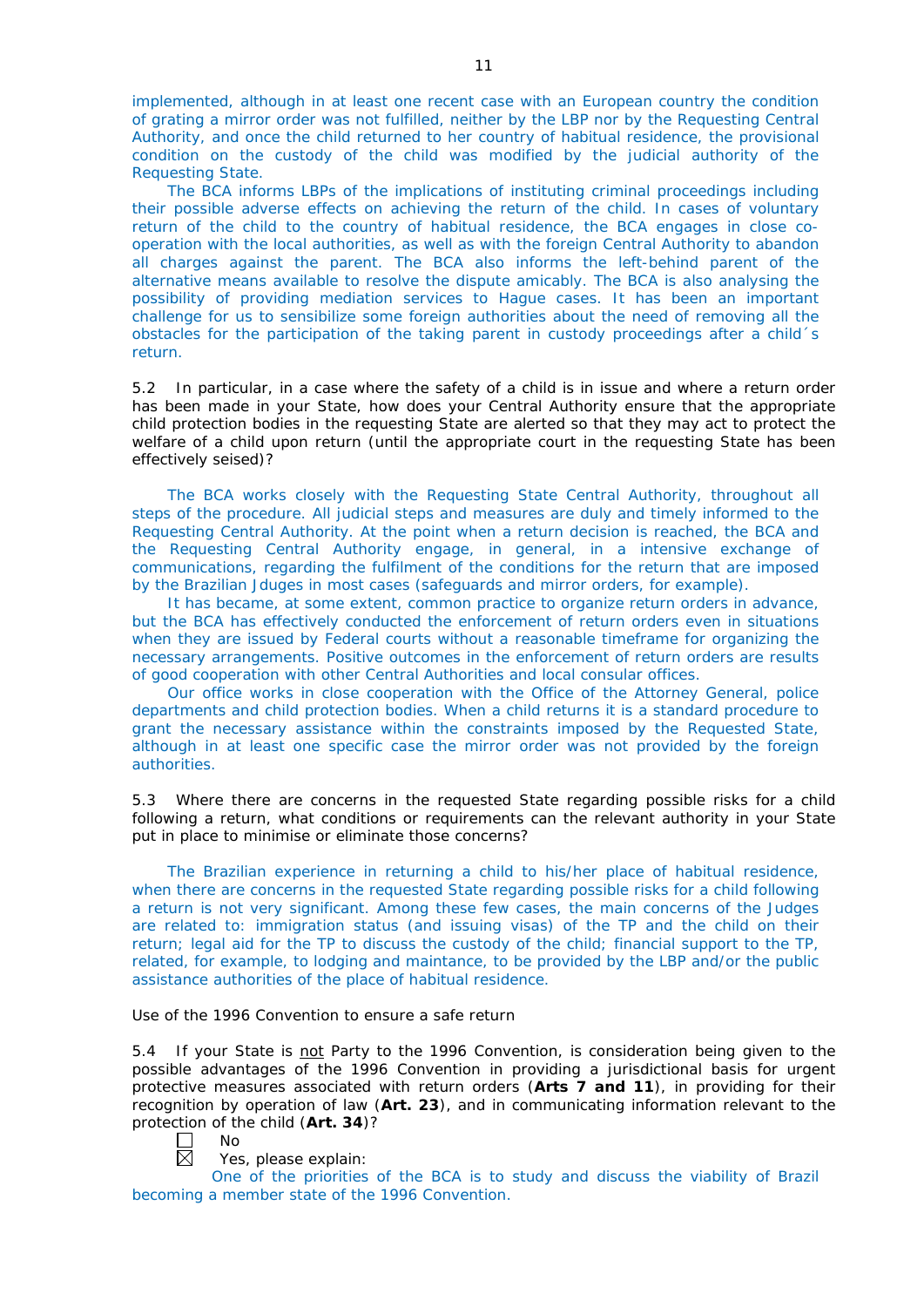#### *Protection of primary carer*

5.5 Are you aware of cases in your State where a primary carer taking parent, for reasons of personal security (*e.g.*, domestic or family violence, intimidation, harassment, etc.) or others, has refused or has not been in a position to return with the child to the requesting State? How are such cases dealt with in your State? Please explain and provide case examples where possible.

In the majority of incoming cases to Brazil the taking parent presents allegations on violence against other members of the family other than the child. Unfortunately, most of those cases, although the TP does not present adequate support evidence, are being ruled by the Brazilian Courts, in favor of the taking parent, dismissing the return proceedings. We can ascertain that, in some of thoses cases, there is a misuse of the grave risk expcetion by taking parents. In almost all cases - where the allegation of domestic violence has been presented or not - Brazilian Courts insist on producing evidence not only on the risks of returning the child, but also regarding the potential settlement of the child to the new environment.

In cases when the TP alleges that she/he is not in a position to return with the child, the BCA tries to engage the LBP and/or diplomatic authorities on accompany the child back to the country of habitual residence.

5.6 In particular, would your authorities consider putting in place measures to protect the primary carer upon return in the requesting State as a mean to secure the safe return of the child? Please explain and provide case examples where possible.

This BCA believes that the more information the Brazilian Courts may receive on the protection measures that are available and that can be put in place in favor of the child or the TP once the return order is enforced, the better they will be able to rely on the Convention and its mechanism of prompt return.

It is very common to have, in the Brazilian return decision, safeguards in favor of the TP. In some instances, those safeguards are conditions to the enforcement of the return order - and there is at least one case on our records in which the number and complexity of the conditions imposed by the Brazilian judge for the return was so high that it became impossible to enforce the return decision.

The main challenge with these safegards (imposed by the Judicial authority of the Requested State) seems to be the lack of direct enforcement they have at the Requesting State.

#### *Post-return information*

5.7 In cases where measures are put in place in your State to ensure the safety of a child upon return, does your State (through the Central Authority, or otherwise) attempt to monitor the effectiveness of those measures upon the child's return? Would you support a recommendation that States Parties should co-operate to provide each other with follow-up information on such matters, insofar as is possible?

Unfortunatelly, the BCA does not usually receive any information about the cases after the return of the child, but we would fully support such a recommendation for follow-up information to be provided after the return of a child.

We have faced some difficulties in past cases, where the return to the State of habitual residence of the child was ordered and, months latter, the Brazilian Judge has asked information on the social situation of the returned child. At that case, the foreign Central Authority did not seem interested in collaborate with the BCA, mentioning that the case had already been closed. At some cases, the Brazilian return order is granted on a provisional basis (while pending an appeal, for example), and until a final decision is reached, the case cannot be closed at the BCA (we strongly suggest the Requesting Central Authority not to close the case). Pending a final decision, it is very common that the Court keeps asking the BCA to provide follow-up information on the social situation of the child after his/her return. So, it is crucial to us, to keep our Judges confident about the adequacy of the prompt return mechanism envisaged by the Hague Convention, and also that the other State Party keeps engaged on the post-return cooperation.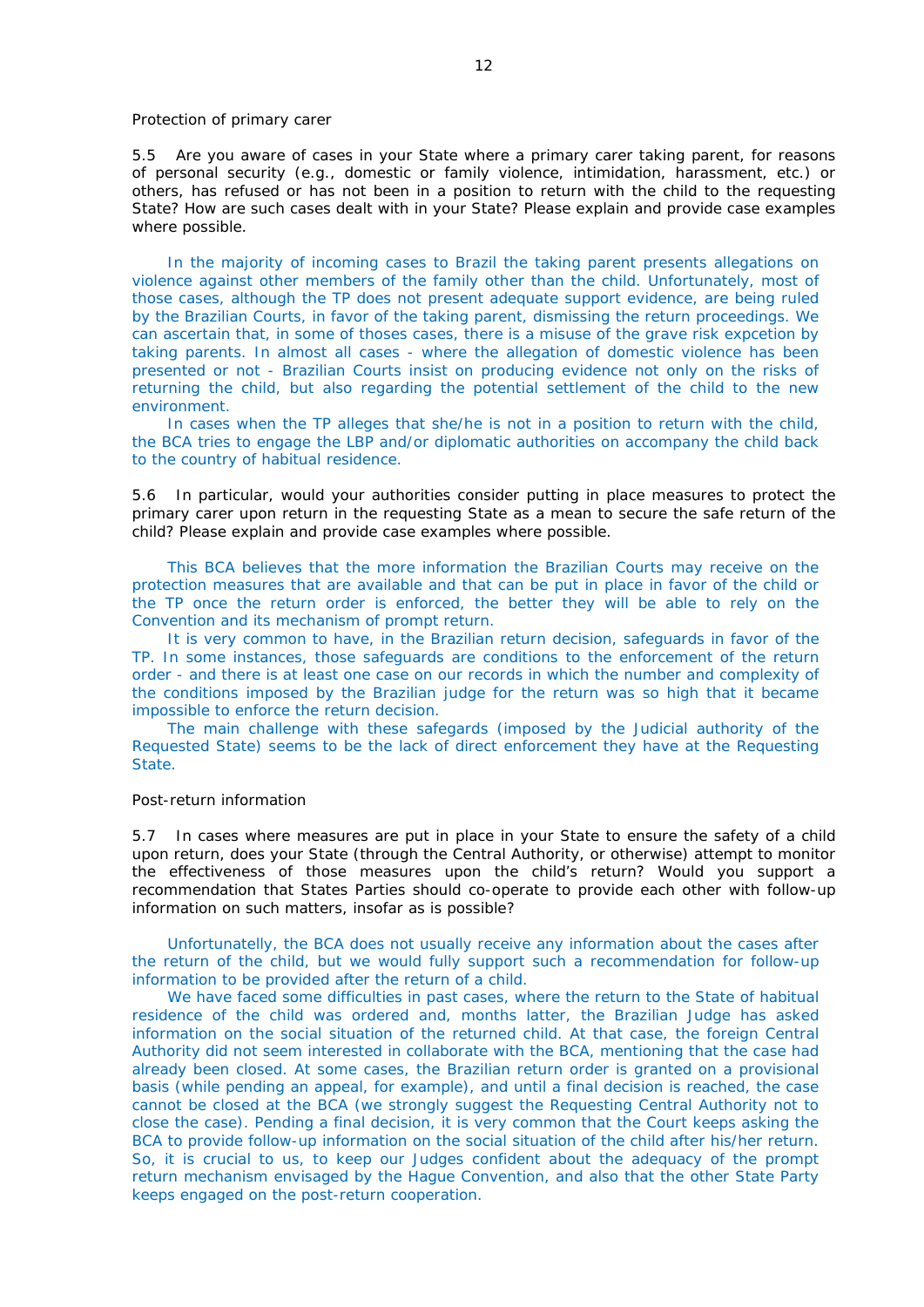When problems arise or when situations of non compliance with agreements established before the return of the minor occur, the BCA immediately contacts the foreign Central Authority and, when needed, requests the assistance of the Ministry of Foreign Affairs to provide support, and to follow-up the case.

5.8 If your State is not Party to the 1996 Convention, is consideration being given to the possible advantages of the 1996 Convention in providing a jurisdictional basis for requesting a report on the situation of the child upon return to the State of habitual residence (**Art. 32- (a)**)?

 $\Box$ No  $\boxtimes$ 

Yes, please explain: Please see 5.4.

# **6. Voluntary agreements and mediation**

6.1 How does your Central Authority (either directly or through any intermediary) take, or is it considering taking, appropriate steps under **Article 7-(c)** to secure the voluntary return of the child or to bring about an amicable resolution of the issues? Please explain:

When a case is received, the Brazilian Central Authority sends a letter for the taking parent explaining that a mediated agreement and voluntary return is preferable to a judicial procedure and offering help to find an amicable solution to the dispute. In case the parents are interested in an agreement, the Central Authority may help mediating the dispute.

The BCA is considering the possibility of providing mediation services to Hague Cases, directly. We welcome the share of best practices of other States-Parties on this subject.

6.2 In what ways have you used the "Guide to Good Practice on Mediation"12 for the purpose of implementing the 1980 Convention in your State? Please explain:

The Brazilian Central Authority has been trying to facilitate amicable agreements since 2005. The one change that made after the Guide was to obtain training in mediation and a cross-border mediator of one of its members and the understanding that the officer who helps mediating an agreement should not be the same to handle the case after that. Moreover, we are now paying more attention to not disclose information exchanged by the parties during the mediation process.

6.3 Has your State considered or is it in the process of considering the establishment of a Central Contact Point for international family mediation to facilitate access to information on available mediation services and related issues for cross-border family disputes involving children, or has this task been entrusted to the Central Authority?<sup>13</sup>

- $\Box$ No, please explain:
	- Please insert text here
- ⊠ Yes, please explain:

The Brazilian Central Authority has one certified cross-border mediator (MiKK, Missing Children Europe) in its team, the coordinator for child abduction, and is planning to expand its service, providing such training for other officers. There is no cost involved in this service from Brazil's side, but a big difficulty is to find a mediator in another state to co-mediate without costs to the parties.

In 2016, a bill on mediation entered into force in Brazil, and it is expected that a rise in the search for mediation services will occur in the next months/years. Currently, there is no private central point, as mediation mainly is practiced withing the Judiciary, during judicial procedures.

The BCA is in a position to establish a Central Contact Point for international family mediation on child abduction and access.

# **7. Preventive measures**

-

<sup>&</sup>lt;sup>12</sup> Available on the Hague Conference website at < www.hcch.net > under "Child Abduction Section" then "Guides to Good Practice".

<sup>&</sup>lt;sup>13</sup> As it has been encouraged in the Guide to Good Practice on Mediation, Chapter 4, on "Access to Mediation". par. 114-117. See also [Conclusions and Recommendations of the 2011](https://assets.hcch.net/upload/wop/concl28sc6_e.pdf) / 2012 Special Commission (*supra.* note 5) at par. 61.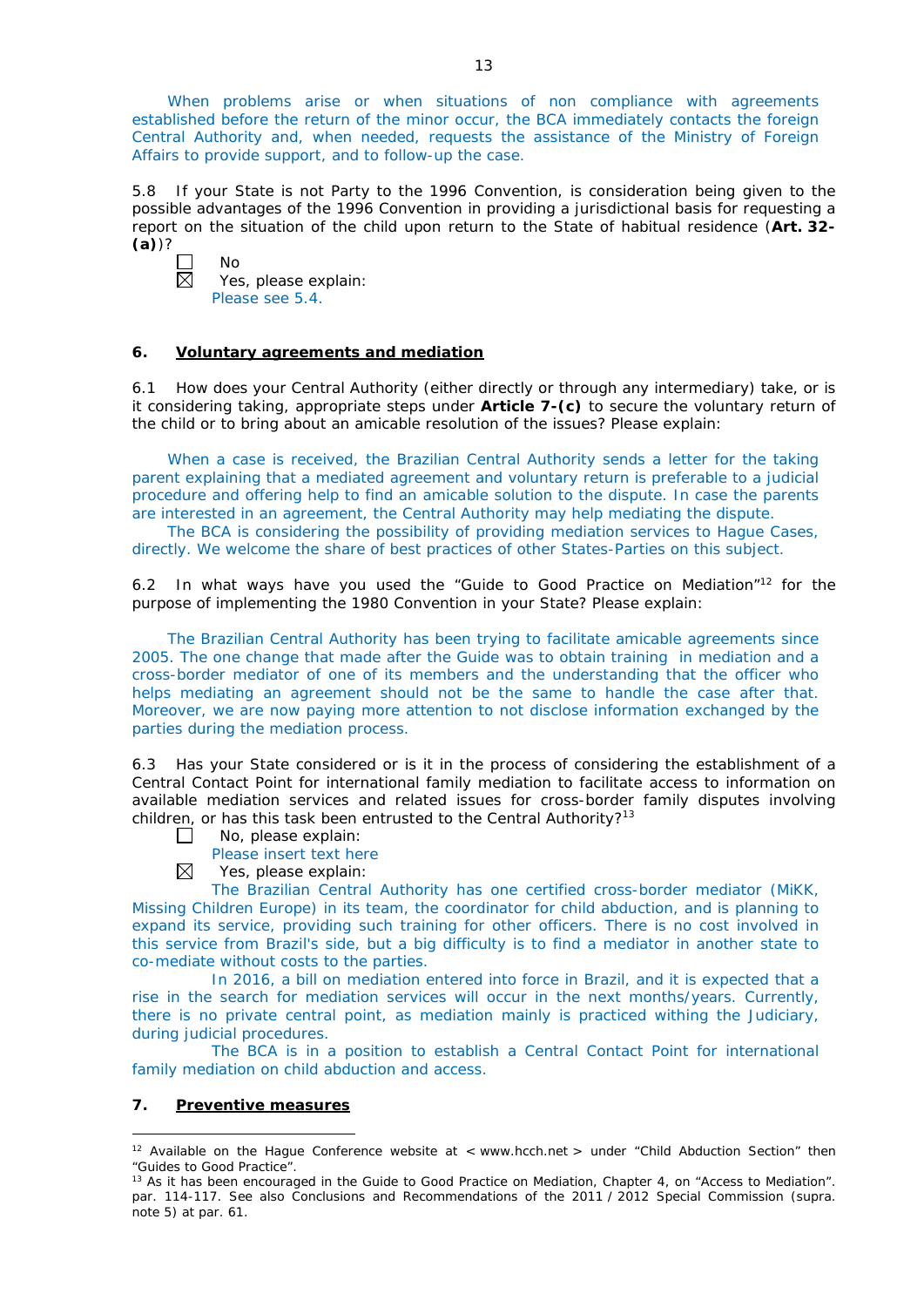7.1 Has your State taken steps to advance the development of a travel form under the auspices of the International Civil Aviation Organisation?<sup>14</sup>

П No 岗

Yes, please describe:

There is already the obligation, imposed on parents, to sign a Travel Authorization Form, for minors travelling abroad alone or with just one of the parents. It is a legal rule, imposed by the National Council of Justice. As a consequence, it is very difficult for a child to leave Brazil without the authorization of both parents or, in certain cases, with a judicial authorization. Recently, this authorization was included in the child's passport with the agreement of both parents - and it is not necessary to get a form for every travel. In case one of the parents decides he/she does not wish to keep this authorization, the passport of the child is also cancelled.

7.2 Regardless of whether the International Civil Aviation Organisation adds the development of a travel form to its work programme, would your State support the development of a non-mandatory model travel form under the auspices of the Hague Conference?

⊠ Yes

 $\Box$ 

No, please explain:

Please insert text here

# **8. The Guide to Good Practice under the 1980 Convention**

8.1 In what ways have you used the Parts of the Guide to Good Practice<sup>15</sup> to assist in implementing for the first time, or improving the practical operation of, the 1980 Convention in your State?

- a. Part I on Central Authority Practice. Please explain:
	- assistance for returning parent, with information and support;
	- assistance in ensuring respect for undertakings;
	- help of Interpol to locate the child;
	- provision of information to applicant parents;

- letter of voluntary return is sent to taking parent offering help in settling an amicable agreement;

- aknowledgement form to incoming cases;
- education.

-

- b. Part II on Implementing Measures. Please explain: Please insert text here
- c. Part III on Preventive Measures. Please explain: Please insert text here
- d. Part IV on Enforcement. Please explain:

- Co-operation with Interpol to locate the child, in case they disappear after the return order is issued;

- Retention of passports is always asked to the Court when the case is filed;

- The BCA works to inform judges about the importance of an expedite decision in the higher courts when a return order is pending an appeal decision.

- Help to expedite the issuance of travel documents, when necessary;
- Co-operation between different bodies to ensure the safety of the child;

- When possible, the BCA helps providing a psychologist to assist at the time of the return.

8.2 How have you ensured that the relevant authorities in your State have been made aware of, and have had access to, the Guide to Good Practice?

<sup>14</sup> See the [Conclusions and Recommendations of the 2011](https://assets.hcch.net/upload/wop/concl28sc6_e.pdf) / 2012 Special Commission (*supra.* note 5) at par. 92.

<sup>&</sup>lt;sup>15</sup> All Parts of the Guide to Good Practice under the 1980 Convention are available on the Hague Conference website at < www.hcch.net > under "Child Abduction Section" then "Guides to Good Practice".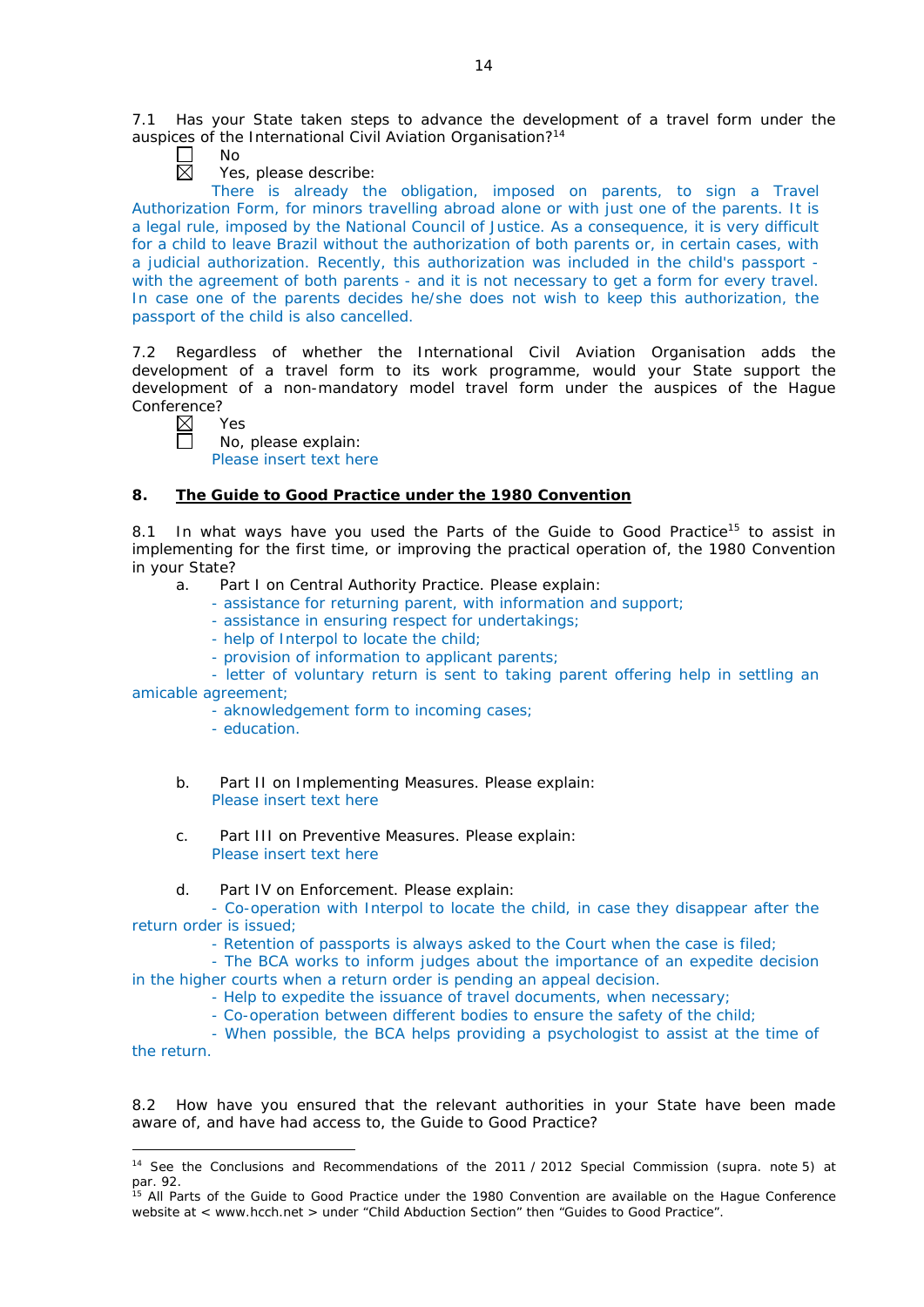Information on the Guide of Good Practices is generally included on legal petitions of the Office of the Attorney General, directed to the Judges. The BCA is analysing the possibility of translating Parts I-IV of the Guide to Good Practices - Child Abduction Convention to portuguese, in order to make its language available to all Brazilian practioners, academia and individuals.

8.3 Do you have any other comments about any Part of the Guide to Good Practice?

Not at the present moment.

# **9. Publicity and debate concerning the 1980 Convention**

9.1 Has the 1980 Convention given rise to (a) any publicity (positive or negative) in your State, or (b) any debate or discussion in your national parliament or its equivalent?

 $\mathbf{I}$ No  $\boxtimes$ 

Yes, please indicate the outcome of this debate or discussion, if any:

As a result of highly publicised cases in the local press, the Hague Convention became a well known legal instrument. However, fierce debate in the press and in Congress following the outcome of some difficult cases also led to the perception, to some Congressmen, media vehicles and members of the academia that the Convention should be re-discussed and regulated in order to improve its implementation. Some extreme positions include the denuciantion of the treaty and enhanced protection of Brazilian taking parents, against the return of children from Brazil to other States.

9.2 By what methods does your State disseminate information to the public about the 1980 Convention?

Through websites, press interviews, seminars and debates with the participation of administrative and judicial authorities. It should be mentioned that in the judicial sphere permanent groups for the study of the Hague Convention of 1980 were established. The issue of child abduction was also introduced in regular programs of many universities. The Brazilian Central Authority has been trying to promote the 1980 Convention by participating in lectures, seminars, press interviews, academic papers and debates around the country. A new seminar for judges and judicial operators of the Hague Convention is been envisaged. In 2015, there was also a Seminar promoted by the Superior Court of Justice and the HCCH and many controversial issues involving the implementation of the Convention were discussed.

# **PART IV: TRANSFRONTIER ACCESS / CONTACT AND INTERNATIONAL FAMILY RELOCATION**

# **10. Transfrontier access / contact**<sup>16</sup>

10.1 Since the 2011 / 2012 Special Commission, have there been any significant developments in your State regarding Central Authority practices, legislation, procedural rules or case law applicable in cases of transfrontier contact / access?



-

Yes, please explain:

In recent years, a better understanding of the scope of article 21 was developed among practioners, which is reflected at the case, as there was a lot of difficulty in indentifying in which cases an access request could be accepted. Currently, the Central Authority supports the request for provisional access of any of the family members to the child, as this may help to keep their relationship.

Unfortunately, some Brazilian Judicial agencies still have some difficulties on the differences between the scope of article 21 and the discussion on the merits os custody, access and parental responsibility.

<sup>&</sup>lt;sup>16</sup> See the [Conclusions and Recommendations](https://assets.hcch.net/upload/concl28sc5_e.pdf) of the 2006 Special Commission (supra. note 5) at paras 1.7.1 to 1.7.3.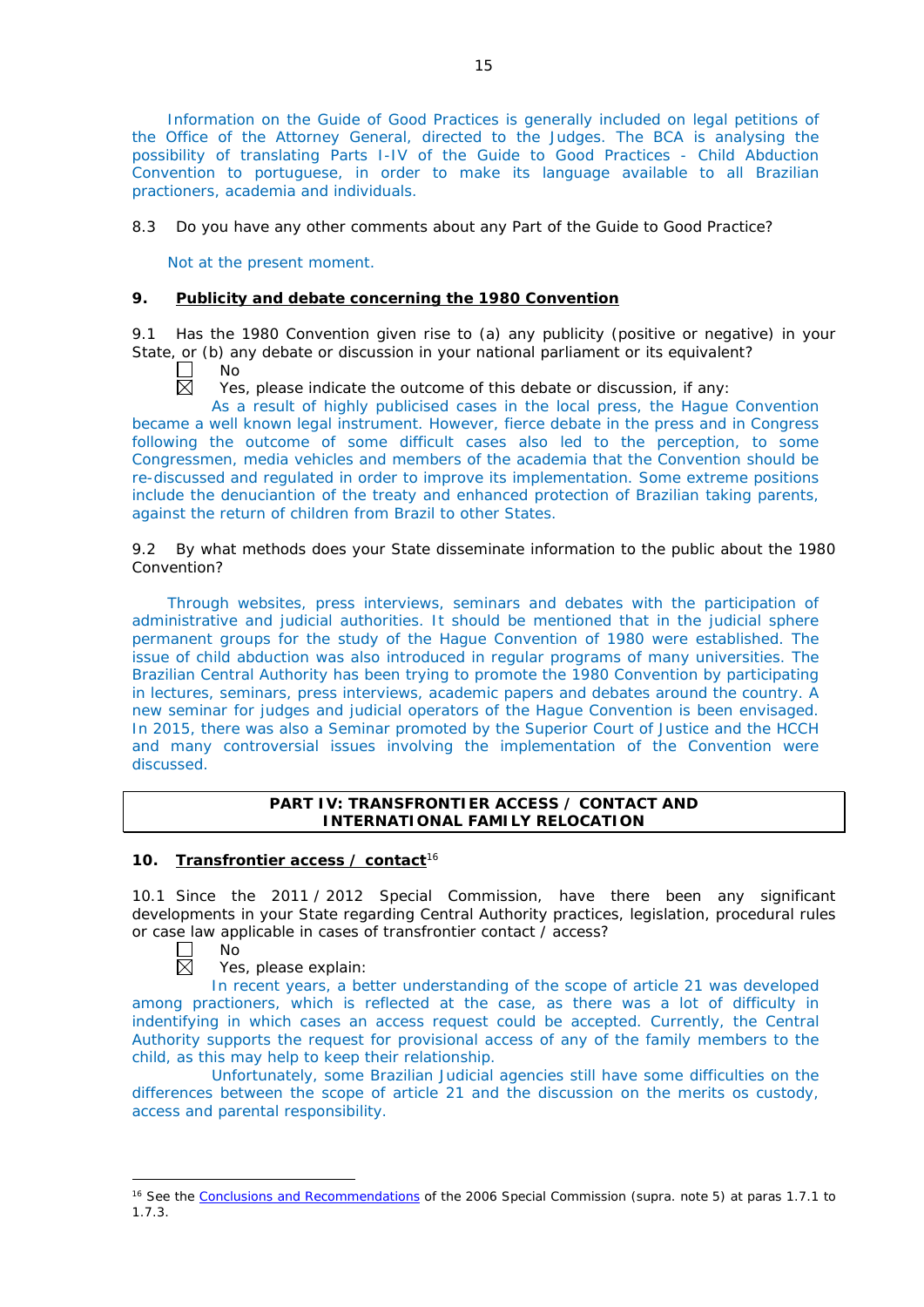10.2 Please indicate any important developments in your State, since the 2011 / 2012 Special Commission, in the interpretation of **Article 21** of the 1980 Convention.

Please see above.

10.3 What problems have you experienced, if any, as regards co-operation with other States in respect of:

a. the granting or maintaining of access rights;

Difference in the interpretation of concepts in difference states; difficulties to grant access of justice to the requesting party, lack of response from the Central Authority.

- b. the effective exercise of rights of access; and same as above
- c. the restriction or termination of access rights. same as above

Please provide case examples where possible. In one case, there was a lack of response from the requested State.

10.4 In what ways have you used the "General Principles and Guide to Good Practice on Transfrontier Contact Concerning Children"17 to assist in transfrontier contact / access cases in your State? Can you suggest any further principles of good practice?

The BCA has been, since 2016, intensifying its efforts on the (re)stablishment of contact between the child and the members of his/her family, considering the child´s rights included on the UN Convention on the Rights of Children. Besides the efforts directly related to requests on access and taking into consideration the considerable length of time that thoses cases remain in courts, the BCA, alongside with the OAG, is sistematically requesting courts ruling return cases to determine the access of the LBP to the child, whenever possible in a weekly basis, by virtual means (telephone, e-mail, Skype, etc.) and throughout in-person visits, when the LBP whises to came to Brazil during the return proceedings.

#### **11. International family relocation**<sup>18</sup>

<u>.</u>

11.1 Since the 2011 / 2012 Special Commission, have there been any significant developments in your State regarding the legislation, procedural rules or case law applicable to international family relocation? Where possible, please explain these developments in the legislation, procedural rules or case law:

The Hague Convention is progressively becoming a very known international instrument in Brazil. As a consequence, there is a tangible raise of awareness regarding the international realocation of children.

# **PART V: NON-CONVENTION CASES AND NON-CONVENTION STATES**

# **12. Non-Convention cases and non-Convention States**

12.1 Are there any States that you would particularly like to see become a State Party to the 1980 Convention? If so, what steps would you suggest could be taken to promote the

<sup>&</sup>lt;sup>17</sup> Available on the Hague Conference website at < www.hcch.net > under "Child Abduction Section" then "Guides to Good Practice".

<sup>&</sup>lt;sup>18</sup> See the Conclusions and Recommendations of the 2006 Special Commission meeting at paras 1.7.4 to 1.7.5: *"*1.7.4 The Special Commission concludes that parents, before they move with their children from one country to another, should be encouraged not to take unilateral action by unlawfully removing a child but to make appropriate arrangements for access and contact preferably by agreement, particularly where one parent intends to remain behind after the move.

<sup>1.7.5</sup> The Special Commission encourages all attempts to seek to resolve differences among the legal systems so as to arrive as far as possible at a common approach and common standards as regards relocation."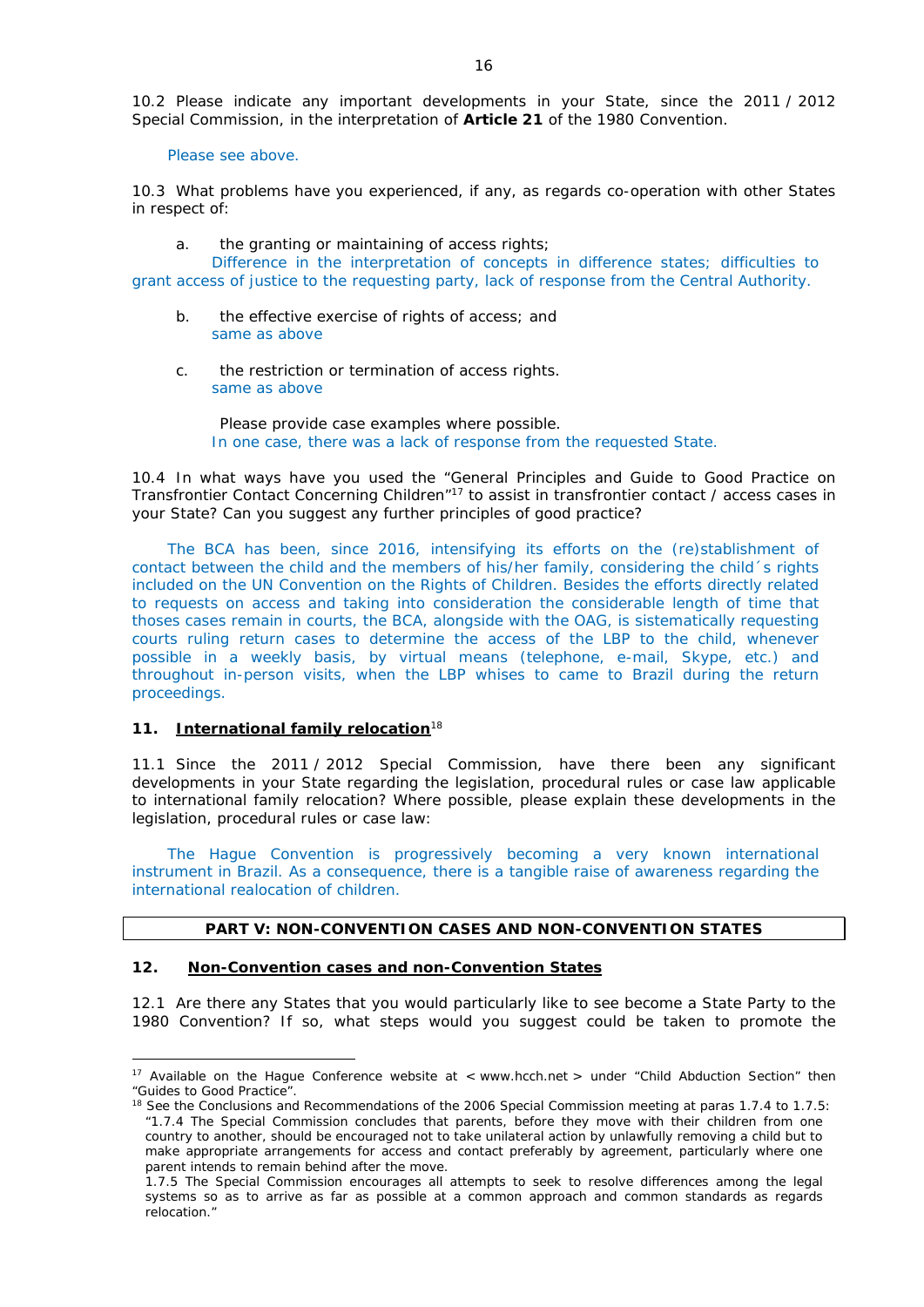Convention and encourage ratification of, or accession to, the Convention in those States? Please explain:

China Suriname Azerbaijan India Jordan Saudi Arabia Vietnam

12.2 Are there any States which are not Parties to the 1980 Convention or not Members of the Hague Conference that you would like to see invited to the Special Commission meeting in 2017?

| I ebanon          |
|-------------------|
| <b>Cape Verde</b> |
| Angola            |
| Guyana            |
| Haiti             |
| Cuba              |
| Nigeria           |
| Cameroon          |

*The "Malta Process"*<sup>19</sup>

12.2 In relation to the "Malta Process":

a. Do you have any comment to make on the "Principles for the Establishment of Mediation Structures in the context of the Malta Process" and the accompanying Explanatory Memorandum?20

The BCA is very interested in the experience of the States-Parties engaged at the Malta Process, as well as we are in a position to designate a Central Contact Point for international family mediation on child abduction and access.

b. Have any steps been taken towards the implementation of the Malta Principles in your State and the designation of a Central Contact Point, in order to better address cross-border family disputes over children involving States that are not a Party to the 1980 and 1996 Hague Conventions?

П No

<u>.</u>

 $\boxtimes$ Yes, please explain:

The BCA is in a position to designate a Central Contact Point

c. What is your view as to the future of the "Malta Process"?

Brazil is really interested in knowing more about the Malta Process, as we have had difficult cases with states that are not members of the 1980 Convention.

#### **PART VI: TRAINING AND EDUCATION AND THE TOOLS, SERVICES AND SUPPORT PROVIDED BY THE PERMANENT BUREAU**

<sup>&</sup>lt;sup>19</sup> The "Malta Process" is a dialogue between certain States Parties to the 1980 and 1996 Conventions and certain States which are not Parties to either Convention, with a view to securing better protection for crossborder rights of contact of parents and their children and addressing the problems posed by international abduction between the States concerned. For further information see the Hague Conference website at < www.hcch.net > under "Child Abduction Section" then "Judicial Seminars on the International Protection of Children".

<sup>20</sup> The Principles and Explanatory Memorandum were circulated to all Hague Conference Member States and all States participating in the Malta Process in November 2010. They are available on the Hague Conference website at < www.hcch.net > under "Child Abduction Section" then "Judicial Seminars on the International Protection of Children".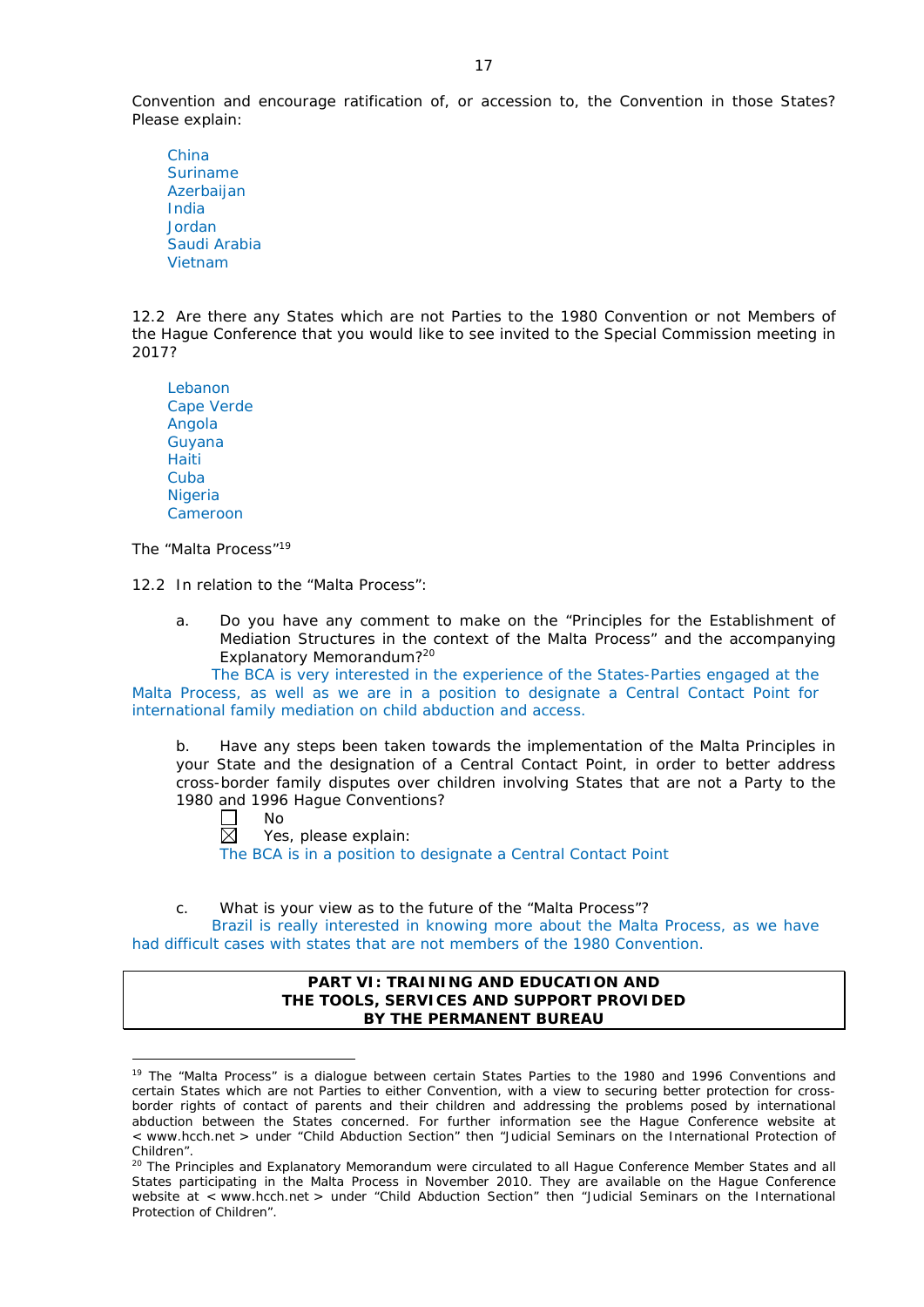#### **13. Training and education**

13.1 Can you give details of any training sessions / conferences organised in your State to support the effective functioning of the 1980 Convention, and the influence that such sessions / conferences have had?

The Brazilian Central Authority has been trying to promote the 1980 Convention by participating in lectures, seminars and public debates around the country. In 2006, a seminar for judges was promoted, with results that exceeded the expectations, as many judges changed their minds about the objectives of the Convention. In 2010, the BCA also promoted a seminar, where it was a brochure that was just released was handed-out providing explanations to LPBs on how to present a child abduction application, bringing lights on the international child abduction conventions. In 2015, there was also a seminar promoted by the Superior Court of Justice and the HCCH where many controversial issues involving the implementation of the Convention were discussed. A future new seminar is being envisaged. The Head of the BCA has been invited to 5 preparatory courses to Judges, organized by the Judge 's School of 4 Regional  $2<sup>nd</sup>$  Instance Courts (in a total of 5).

Those seminars helped to improve the perception about the importance of expeditious proceedings when dealing with child abductions cases. All international and regional meetings have played an important role in the development of the Convention´s implementation. In Brazil, the BCA and the OAG have tried to promote the best knowledge on the conclusions and recommendations approved by the Hague Conference whenever possible.

#### **14. The tools, services and support provided by the Permanent Bureau**

#### *In general*

14.1 Please comment or state your reflections on the specific tools, services and support provided by the Permanent Bureau to assist with the practical operation of the 1980 and 1996 Conventions, including:

- a. The Country Profile available under the Child Abduction Section. It is a very relevant tool to get information about the other country.
- b. INCADAT (the international child abduction database, available at < www.incadat.com >).
- c. *The Judges' Newsletter* on International Child Protection the publication of the Hague Conference on Private International Law which is available online for free; $21$ Useful document, providing information on recent developments as well as legal

practice.

-

- d. The specialised "Child Abduction Section" of the Hague Conference website  $(<$  www.hcch.net >); Frequently accessed by the BCA.
- e. INCASTAT (the database for the electronic collection and analysis of statistics on the 1980 Convention):  $22$

The BCA has been working to produce and adapt its statistical data to send it to Incasdat. We have faced some difficulties using INCASTAD, regarding the addition of new cases. We are interested on receiving training on INCASTAD.

f. Providing technical assistance and training to States Parties regarding the practical operation of the 1980 and 1996 Conventions.23 Such technical assistance

<sup>&</sup>lt;sup>21</sup> Available on the Hague Conference website at < www.hcch.net > under "Child Abduction Section" and "Judges' Newsletter on International Child Protection". For some volumes of *The Judges' Newsletter*, it is possible to download individual articles as required.

<sup>&</sup>lt;sup>22</sup> Further information is available via the Hague Conference website at  $\lt$  www.hcch.net  $>$  under "Child Abduction Section" then "INCASTAT".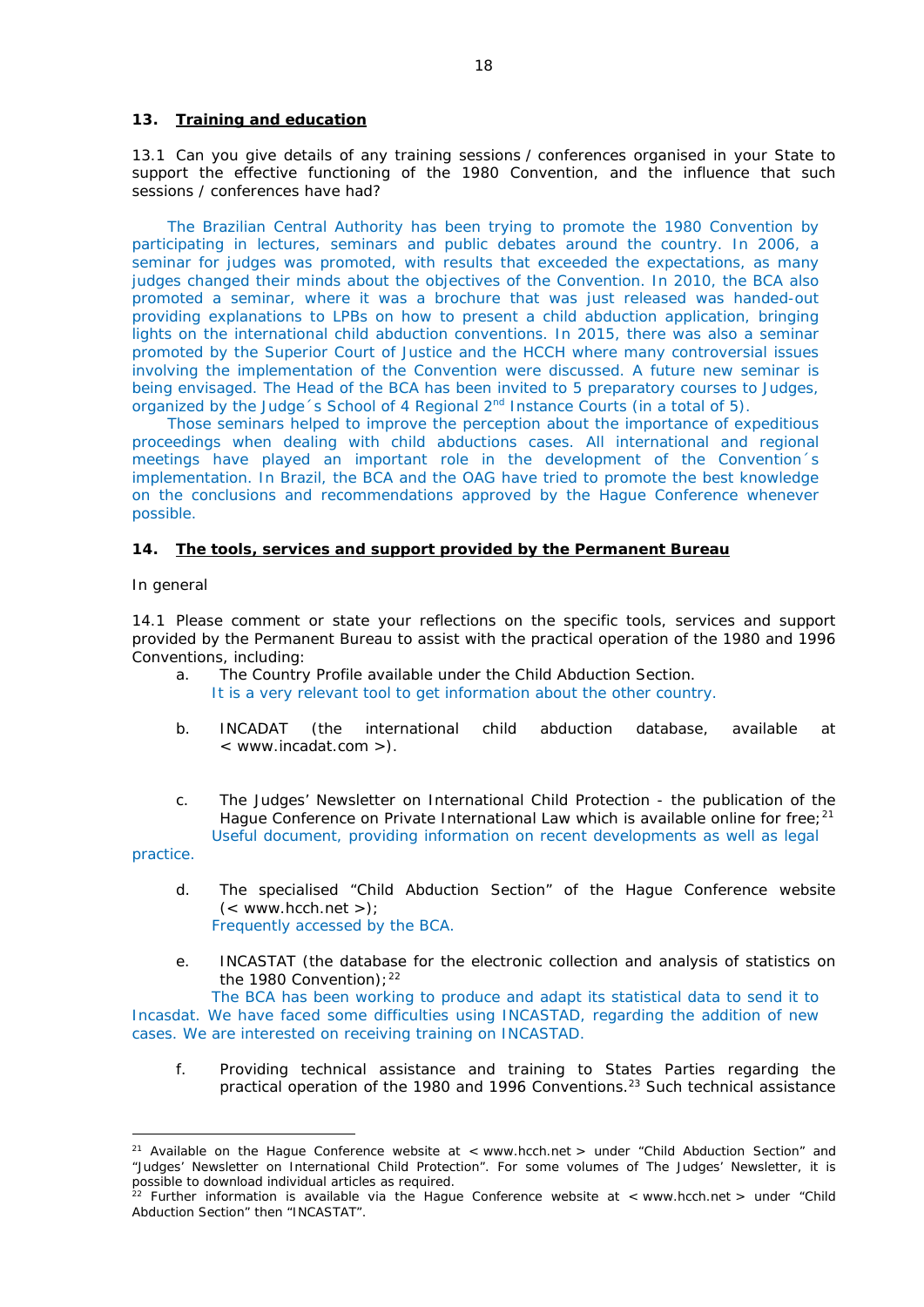The BCA is in a position to cooperate to the HCCH efforts to provide technical assistance and training to other States-Parties, specially the newly acceding and States that are interested on acceding to the Hague Convention.

g. Encouraging wider ratification of, or accession to, the Convention(s), including educating those unfamiliar with the Convention(s);  $24$ 

The BCA is in a position to cooperate with the HCCH efforts to provide technical assistance and training to other States-Parties, specially the newly acceding and States that are interested on acceding to the Hague Convention.

- h. Supporting communications between Central Authorities, including maintaining their contact details updated on the HCCH website; We are satisfied with the HCCH work in this regard.
- i. Supporting communications among Hague Network Judges and between Hague Network Judges and Central Authorities, including maintaining a confidential database of up-to-date contact details of Hague Network Judges

Brazil is interested in knowing the experience of other State-Parties on designating their liason judges and if there is such a thing as a length and conditions for their mandate.

*Other*

-

14.2 What other measures or mechanisms would you recommend:

a. To improve the monitoring of the operation of the Conventions;

Encouraging a closer co-operation between Central Authorities in exchaging information regarding the cases and ensuring safeguards and undertakings will be complied with.

b. To assist States in meeting their Convention obligations; and

Providing information on the social background of the child at the State of habitual residence;

Encouraging a closer co-operation between Central Authorities in exchanging information regarding the cases in a timely manner.

c. To evaluate whether serious violations of Convention obligations have occurred?

# **PART VII: PRIORITIES AND RECOMMENDATIONS FOR THE SPECIAL COMMISSION AND ANY OTHER MATTERS**

# **15. Views on priorities and recommendations for the Special Commission**

15.1 Which matters does your State think ought to be accorded particular priority on the agenda for the Special Commission? Please provide a brief explanation supporting your response.

Brazil is very much concerned with the enforcement of agreements and conditions imposed by judges for the return of children, as well as the undertakings.

Another issue of concern is the interpretation of article 13 (b), specially with regards to violence against others members of the child´s family.

The BCA considers crucial the exchange of best practices, between Central Authorities, on the of mediation on Hague cases.

There shall be an adequate implementation of article 13(3) of the Hague Convention,

<sup>&</sup>lt;sup>23</sup> Such technical assistance may be provided to judges, Central Authority personnel and / or other professionals involved with the practical operation of the Convention(s).<br>
<sup>24</sup> Which oscila www.

<sup>&</sup>lt;sup>4</sup> Which again may involve State delegates and others visiting the Permanent Bureau or, alternatively, may involve the Permanent Bureau organising, or providing assistance with organising, national and international judicial and other seminars and conferences concerning the Convention(s) and participating in such conferences.